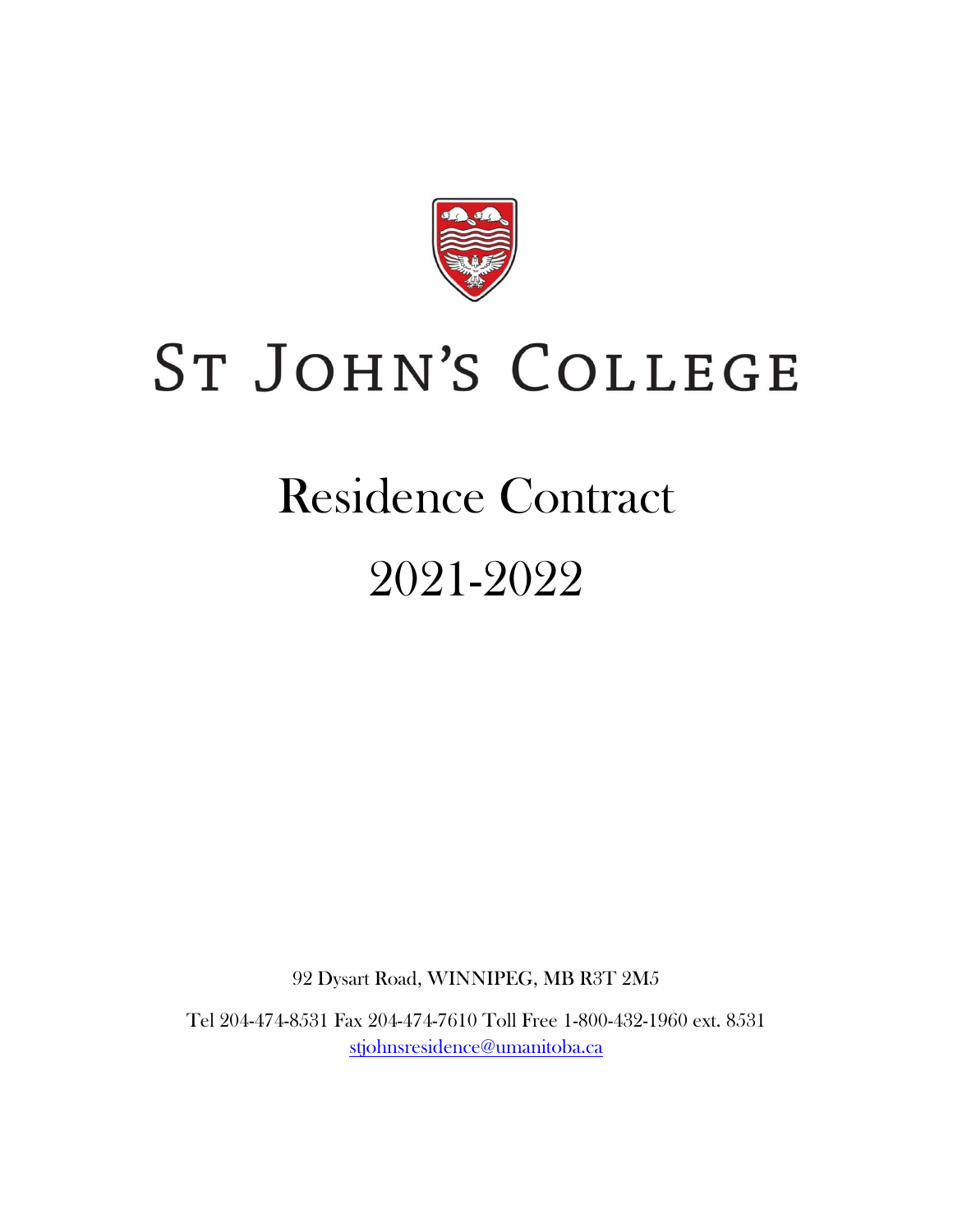The Administration and Contract Terms (Section 1) of the *Residence Contract* outlines all of the administrative requirements, fee payments, important deadlines, and policies that students must understand and accept in order to live in residence. It is our responsibility to deliver quality on‐campus accommodations, amenities, and services to all residents, while each resident, in turn, must adhere to the administrative policies and deadline dates which govern their stay in residence. It is important to understand that there can be serious financial implications for breaching the terms of this contract, before, during, and after one's stay in residence. Therefore, we expect that each resident takes the time to read the terms listed very carefully.

The Residence Community Standards Guidelines (Section 2) and the Enforcement and Discipline Process (Section 3) of the *Residence Contract* define standards of behavior required of all residents and their visitors while present on residence property. The well‐being of the residence community rests on the balance of the community's ability to meet the needs of the individual and vice versa. St John's College is committed to ensuring that all members of the residence community are able to study and work in an environment of tolerance and mutual respect. The Residence Community Standards are in place to protect the well‐being and safety of all residents.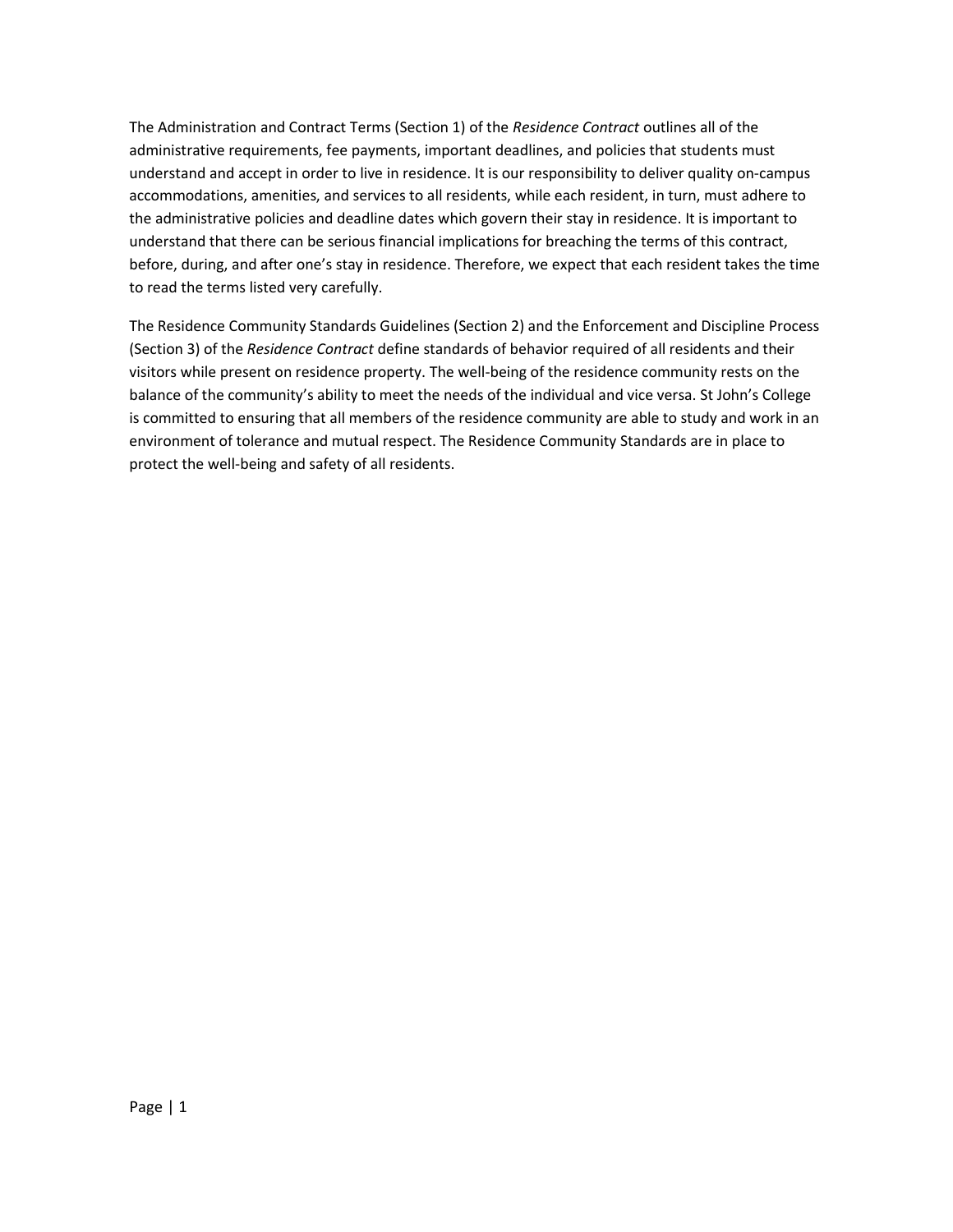## <span id="page-2-0"></span>**RESIDENCE CONTRACT**

#### **IMPORTANT: Please Read**

While the *Residence Contract* serves to identify the respective obligations and responsibilities of the student and the College, its greater purpose is to ensure an acceptable living environment for all residents. The following sections describe the terms and conditions of this legally binding contract between you and St John's College. Please read the *Residence Contract* and carefully consider its conditions. By signing this contract, you will confirm that you agree to comply with the Terms and Conditions in this Residence Contract."

#### <span id="page-2-1"></span>**STATEMENT OF STUDENT RIGHTS AND RESPONSIBILITIES**

Residence students are expected to conduct themselves in accordance with the Statement of Student Rights and Responsibilities. Membership in the St John's community obligates each student:

- to practice personal and academic integrity;
- to respect the dignity and individuality of all persons, including themselves;
- to respect the rights and property of others;
- to take responsibility for one's own personal and academic commitments;
- to contribute to our community for fair, cooperative, and honest inquiry and learning;
- to respect and strive to learn from differences in people, ideas, and opinions; and
- to refrain from, and discourage, behaviors that threaten the freedom and respect that others deserve.

As an academic community, St John's College serves the educational purpose of the University by providing an environment that is conducive to study and achievement. Beyond that function, however, St John's College also encourages the development of a vital learning partnership between a resident and his/her neighbor, and between the residents and the University. All residents are expected to demonstrate an active commitment to the dynamics that sustain a healthy and vibrant intellectual community.

- Every student has a right to be protected from actions that would infringe upon his or her intellectual growth, personal development, or individual liberty.
- Every student has a responsibility to protect fellow residents and the residence community from the harmful effects of his or her actions.
- Violent, threatening, or disruptive behavior will not be tolerated.
- A copy of the Disciplinary and Appeal Process in Residence is available to all residents at the St John's General Office.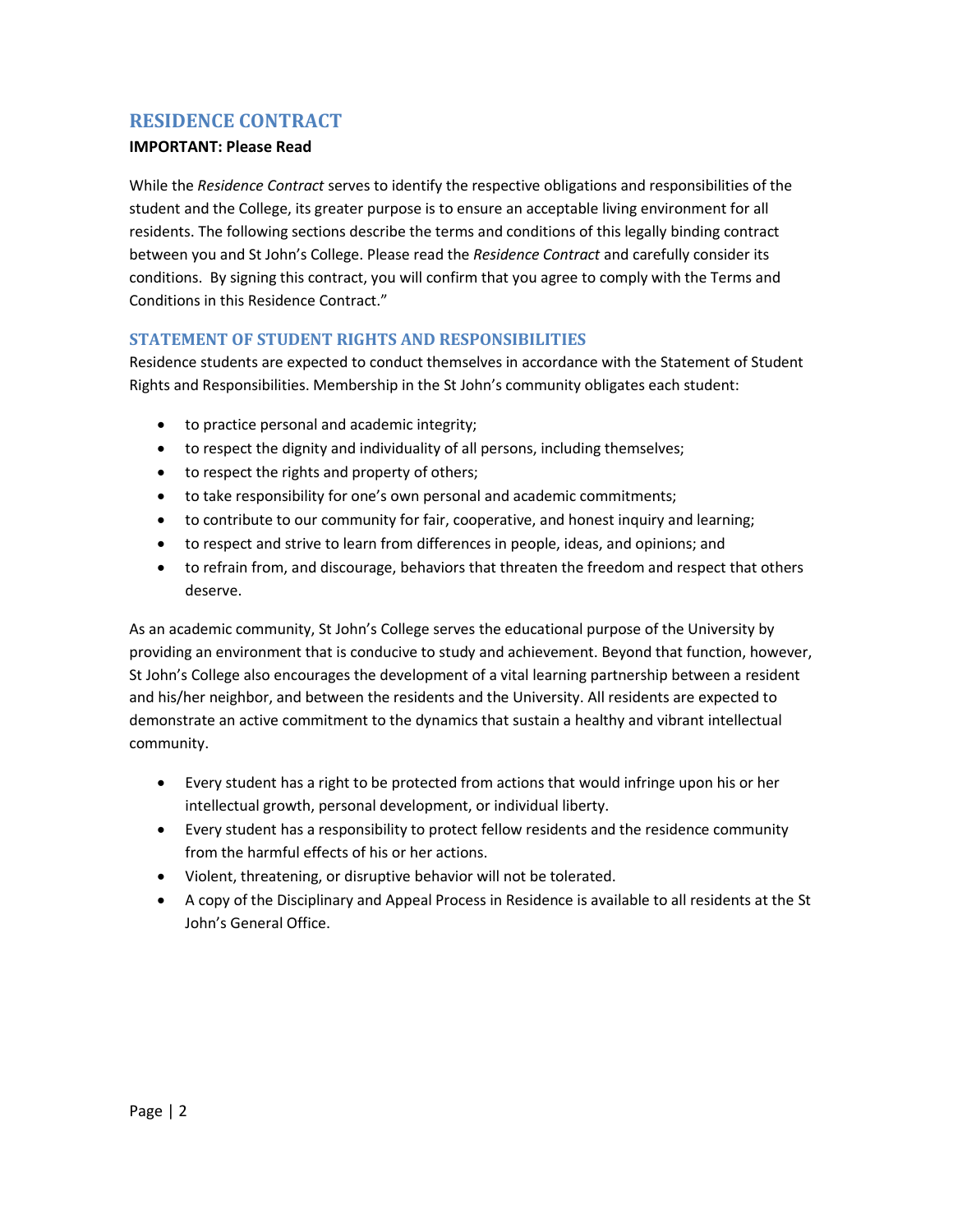## **Contents**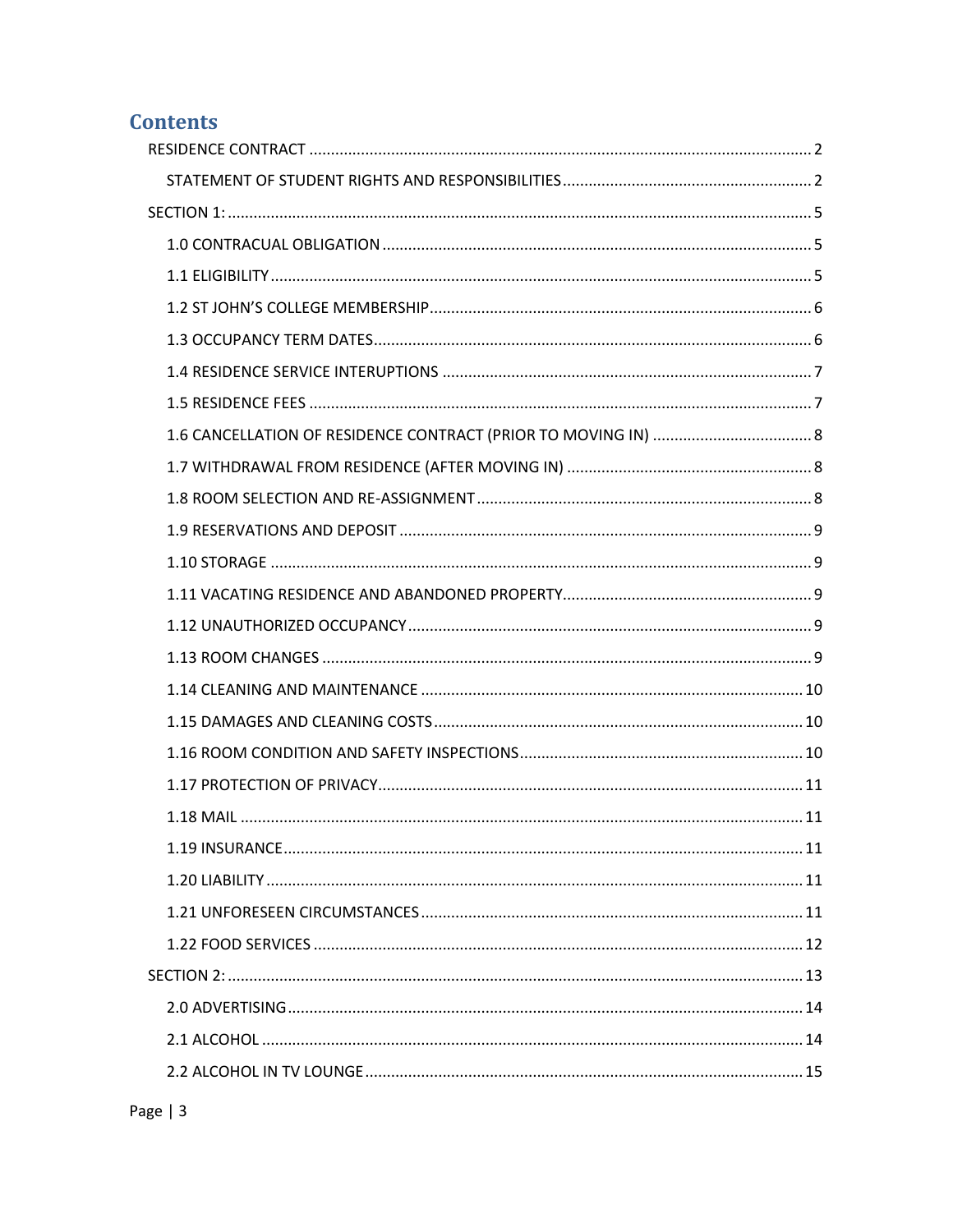| 2.7 COMBUSTIBLE FUELS AND EXPLOSIVE MATERIALS (INCLUDING PROPANE TANKS)  17     |  |
|---------------------------------------------------------------------------------|--|
|                                                                                 |  |
|                                                                                 |  |
|                                                                                 |  |
|                                                                                 |  |
|                                                                                 |  |
|                                                                                 |  |
|                                                                                 |  |
|                                                                                 |  |
|                                                                                 |  |
|                                                                                 |  |
|                                                                                 |  |
|                                                                                 |  |
|                                                                                 |  |
|                                                                                 |  |
|                                                                                 |  |
|                                                                                 |  |
|                                                                                 |  |
| 2.25 THREATS TO HEALTH, LIFE, PROPERTY, OR ST JOHN'S COLLEGE GENERAL WELFARE 22 |  |
|                                                                                 |  |
|                                                                                 |  |
|                                                                                 |  |
|                                                                                 |  |
|                                                                                 |  |
|                                                                                 |  |
|                                                                                 |  |
|                                                                                 |  |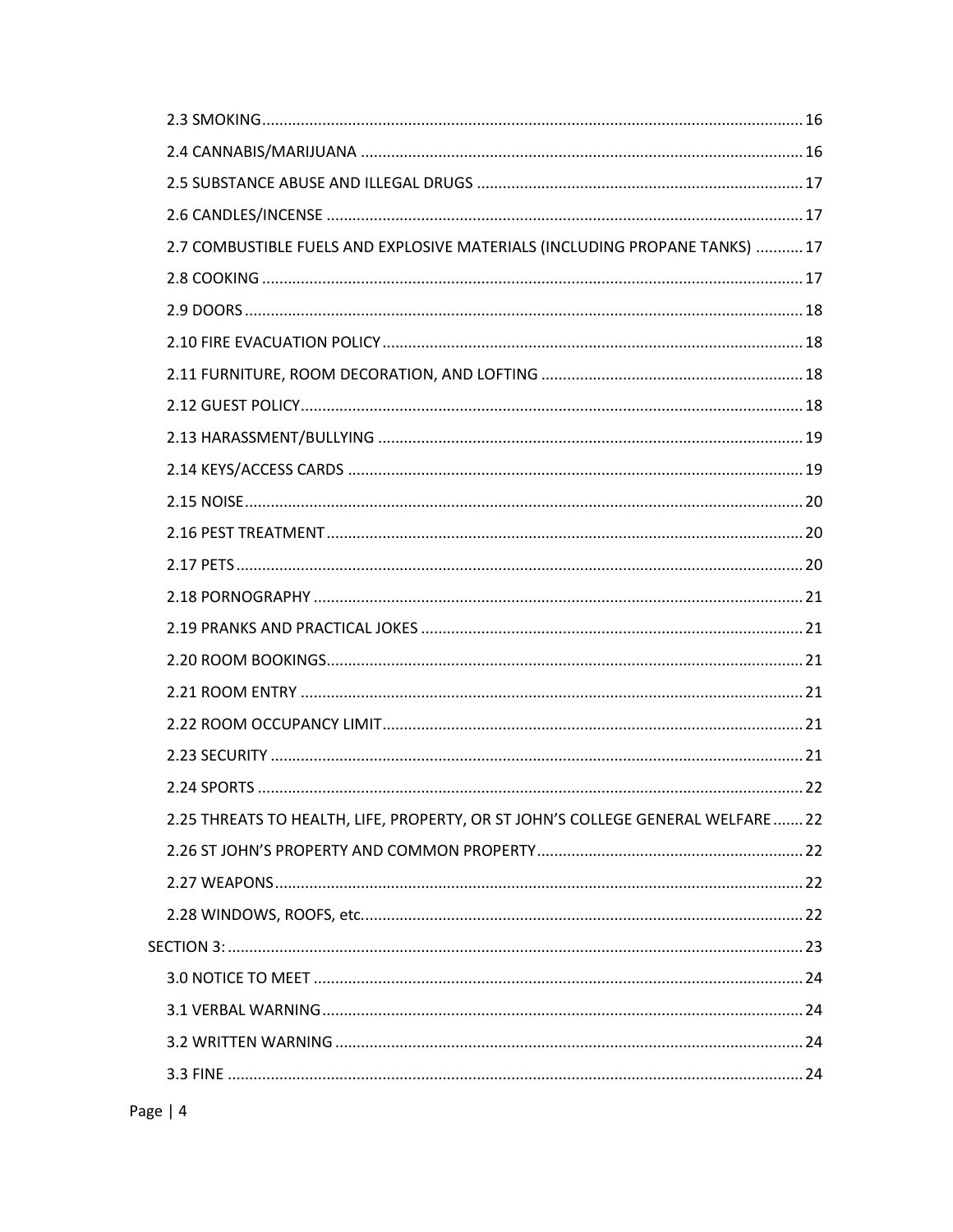| 3.6 COMMUNITY SERVICE OR SEEKING ASSESSMENT FROM OTHER UNITS  25 |  |
|------------------------------------------------------------------|--|
|                                                                  |  |
|                                                                  |  |
|                                                                  |  |
|                                                                  |  |
|                                                                  |  |
|                                                                  |  |
|                                                                  |  |
|                                                                  |  |
|                                                                  |  |
|                                                                  |  |
|                                                                  |  |
|                                                                  |  |
|                                                                  |  |
|                                                                  |  |
|                                                                  |  |
|                                                                  |  |

## <span id="page-5-0"></span>**SECTION 1:**

#### **Administration and Contract Terms**

#### <span id="page-5-1"></span>1.0 CONTRACUAL OBLIGATION

When you have signed this contract, it is binding if the College has accommodations available. By signing this contract, you have confirmed that you agree to comply with the terms and conditions in this Residence Contract. Neither this contract, keys, nor your Residence Meal Card may be transferred or assigned to another person.

#### <span id="page-5-2"></span>1.1 ELIGIBILITY

In order to be eligible for residence, you must be a registered member of St. John's College and a registered student of the University of Manitoba or International College of Manitoba (ICM) enrolled in at least nine (9) credit hours per term (unless special permission has been granted by the Dean of Residence). Graduate students can contact the Faculty of Graduate Studies for confirmation of full-time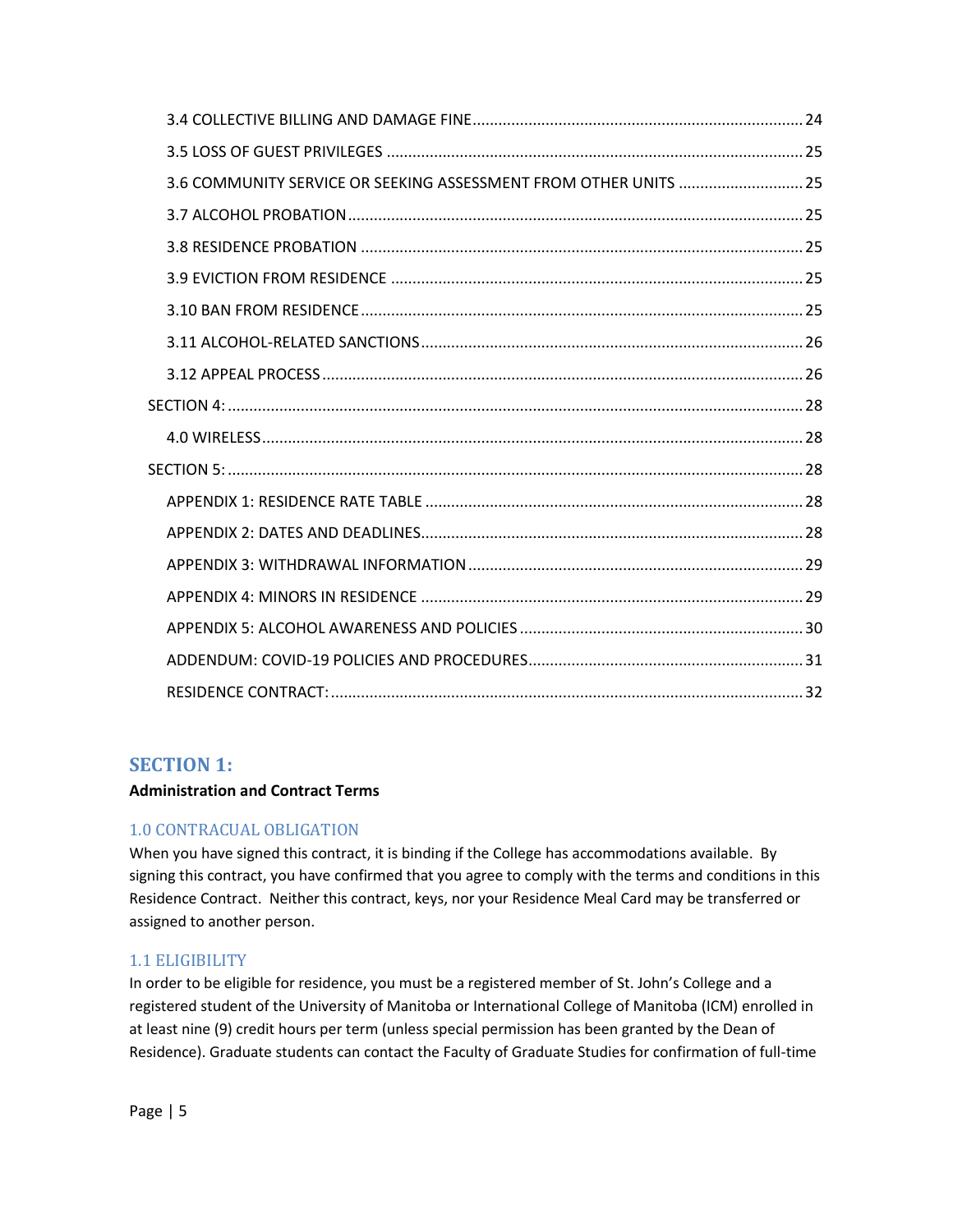status. The Registrar of St John's College will review your academic status and will inform the Dean of Residence if you do not meet the minimum standard of eligibility for residence.

If your status changes due to withdrawal, cancellation, or being deemed ineligible to proceed by the University, you must secure the permission of the Dean of Residence to remain in residence, or vacate within three days of your change in status. Students must sign a new Residence Contract each year.

**NOTE:** St John's Residence reserves the right to deny residency to any student who has previously been placed on Residence Probation and or is known to Campus and or Residence Security for infractions against campus and/or residence regulations. These situations will be reviewed on a case by case basis – however students who have previously been banned from any campus residence will be deemed ineligible to live in St John's College Residence.

In Manitoba, the age of majority is 18 years of age, therefore students planning to live in Residence at St John's College who are under the age of 18 require the signature of a parent or legal guardian on application and contractual documents. Underage students and their parent/guardian are required to fill in a *Residence Authorization for Minors* form prior to move in, which states that both the student and the parent/guardian are aware of, and understand, the residence policies outlined in the Residence Contract including the discipline procedures as they relate to underage students (Section 5 – Appendix 4: Minors in Residence)**.** This form becomes obsolete upon the student's 18th birthday. If a minor student is with a conference group, the minor authorization form is to be filled by the responsible organization.

#### <span id="page-6-0"></span>1.2 ST JOHN'S COLLEGE MEMBERSHIP

Students living in St John's College Residence are required to register as a member of St John's College using the University of Manitoba registration system (Aurora Student). To access Aurora Student, visit the University home page at [www.umanitoba.ca](http://www.umanitoba.ca/). Click on "Aurora Student" then "Enrolment & Academic Records," then "Declarations." Select "Declare College Membership," verify current information and select "Add." The membership fee of approximately \$15 per academic term will be added to your U of M tuition fees. If you have not yet registered as a College member within two weeks after your move in date, the College has the right to add the SJC membership to your U of M registration and assess the associated membership fees. ICM students will be assessed a \$30 membership fee along with residence fees.

#### <span id="page-6-1"></span>1.3 OCCUPANCY TERM DATES

The occupancy dates are as follows

| <b>Term</b>            | <b>Start Date</b> | <b>End Date</b>   |
|------------------------|-------------------|-------------------|
| <b>Fall and Winter</b> | September 5, 2021 | May 2, 2022       |
| Fall                   | September 5, 2021 | December 23, 2021 |
| Winter                 | January 6, 2022   | May 2, 2022       |

Note: Early move ins or late move outs may be granted by the Dean of Residence. If so, additional charges will apply.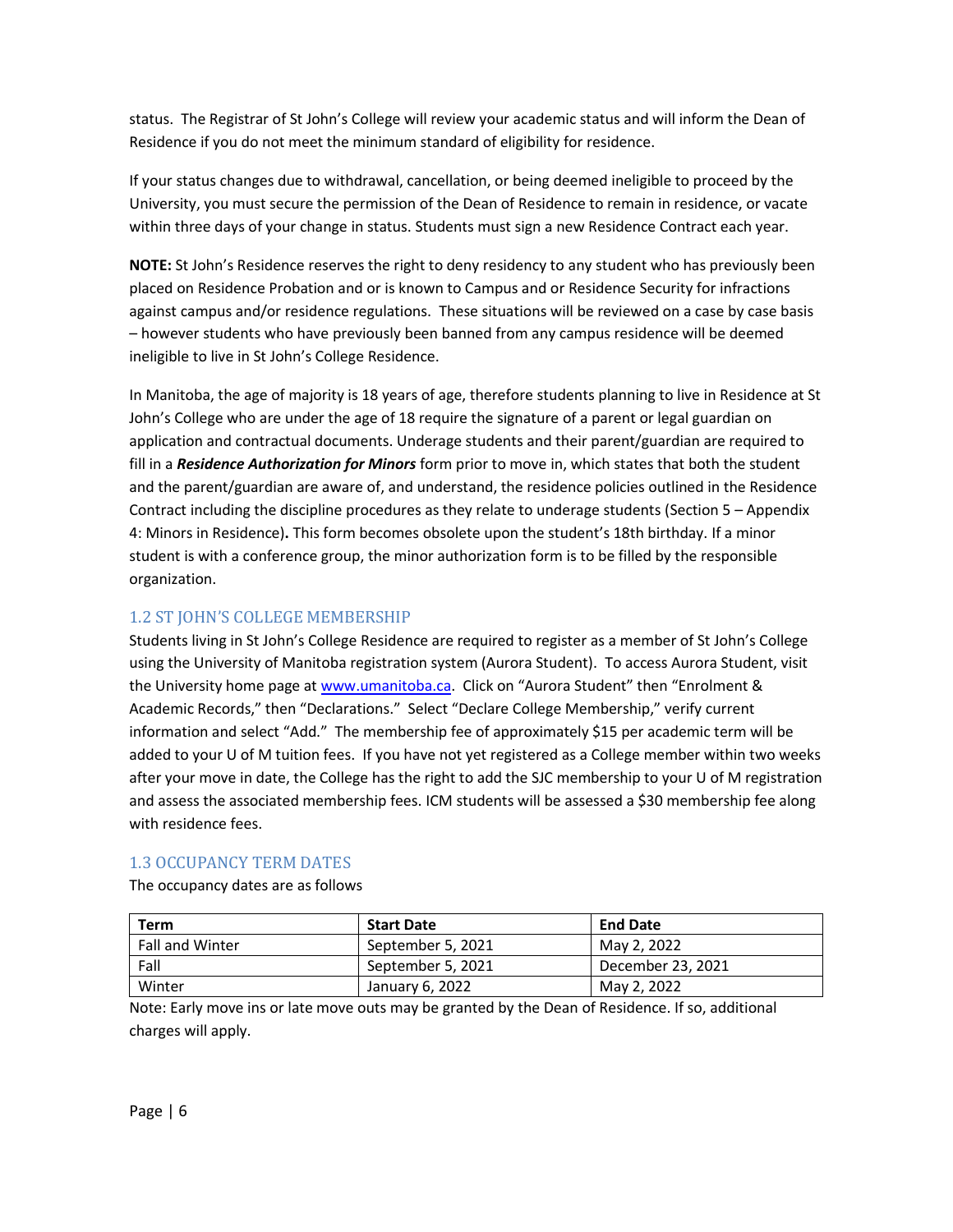Students wishing to remain in residence during the winter holiday period must inform the Dean of Residence. There is a daily fee for students staying over the winter holiday period who are staying for one term only. Students wishing to stay in residence beyond May 2, 2022 must have approval from the Dean of Residence and pay for the extended stay by Thursday, April 21, 2022.

## <span id="page-7-0"></span>1.4 RESIDENCE SERVICE INTERUPTIONS

The University of Manitoba campus closes annually for around 12 days during the winter holiday period. Students who wish to remain in residence over the break may do so, however they must inform the General Office. Instructions will be provided to the residents in early December. Food Services will be closed during this time.

During Fall reading week break, normally held over the second week of November, the University remains open and the Food Services will run as usual (Section 1.22 – Food Services).

During spring break, normally held over the third week of February, the University remains open, but Food Services will be closed. (Section 1.22 – Food Services).

#### **Service Interruptions for the 2021-2022 academic year are as follows:**

- December 24, 2021 January 5, 2022 (meals resume on January 6, 2022)
- February 18‐26, 2022 (meals resume on February 27, 2022)

#### <span id="page-7-1"></span>1.5 RESIDENCE FEES

The residence rates are established by St John's College Assembly. By entering this contract, you hereby agree to pay the residence fees on or before the dates specified in Appendix 1 - Residence Rates. The fees include room accommodation, meal plan, student council fees, as well as internet fees.

In order to meet payment deadlines, residence fee payments (room and meal plans) should be paid directly to St John's College.

All fees must be paid in Canadian funds and all cheques are to be made payable to St John's College and drawn on a Canadian institution. Post‐dated cheques are not accepted. All fees must be paid at the St John's General Office by debit, credit, cheque, wire transfer, e-transfer or cash.

Students who have secured financial assistance in the form of a government student loan, award or scholarship, or third party sponsorship may be eligible for a deferral of their residence fees and may receive extended payment deadlines.

Documentation of financial aid and approval of the deferral from the Assistant Bursar is required.

Failure to pay your residence fees in full on or before the payment due dates will result in the following actions:

• Residents with an outstanding balance will be assessed a \$50.00 late fee charge and their Aurora Student account will be put on "Hold."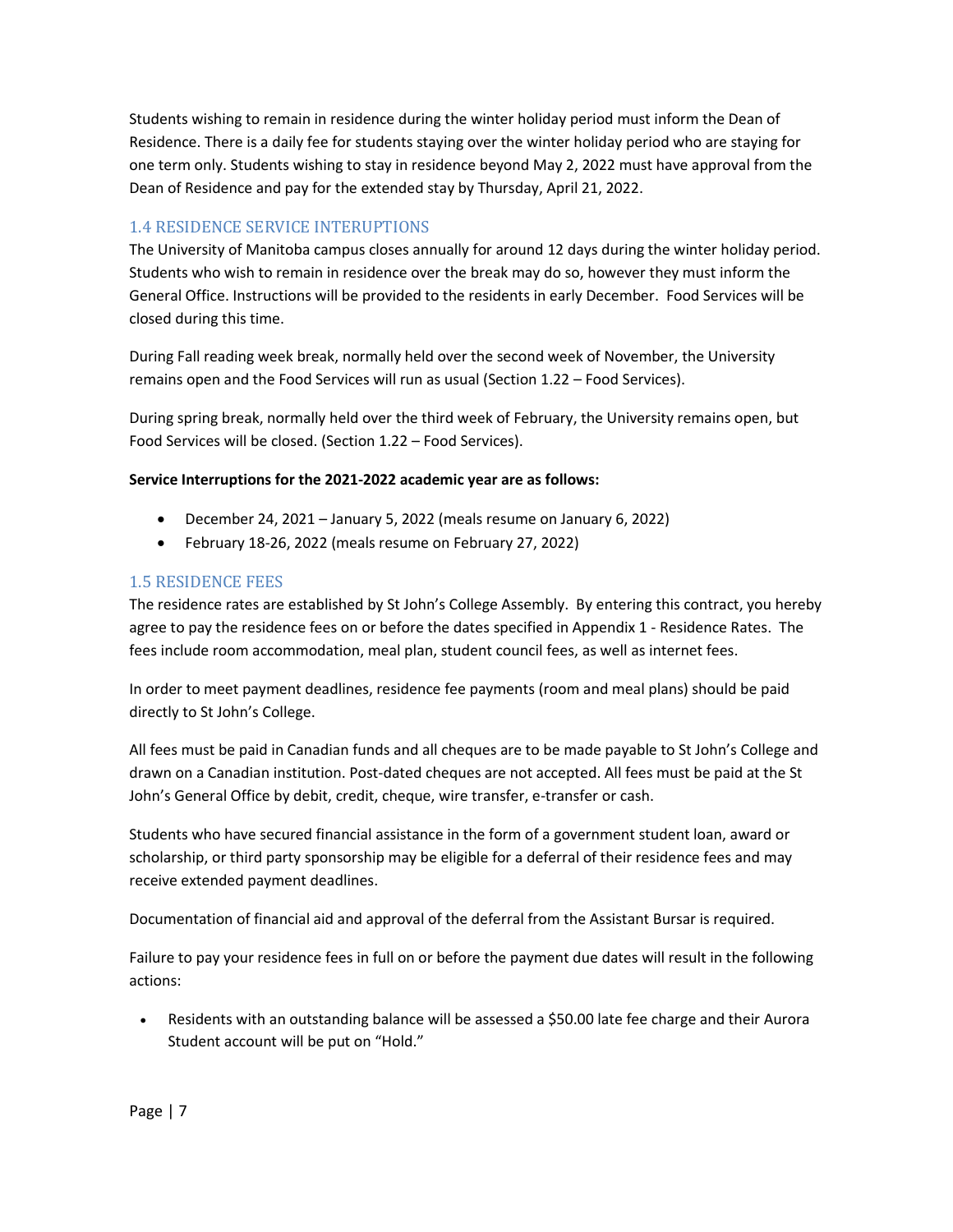• Once an account is put on hold, residents who still have an outstanding balance 7 days from the due date will be assessed a second \$50.00 late fee and issued a warning letter of an impending lock change. This letter will state that either: a) full payment is required or b) a reasonable fee deferral agreement must be arranged with our office. If neither of these conditions is met, a lock change will occur (at the student's expense) exactly one week after the letter is issued and will lead to a forfeiture of your residence accommodation.

## <span id="page-8-0"></span>1.6 CANCELLATION OF RESIDENCE CONTRACT (PRIOR TO MOVING IN)

Students who have paid the \$1,000 deposit (see Section 1.9 – Reservations and Deposit) and wish to cancel their reservation and Contract may do so prior to moving in, provided we receive written notice t[o stjohnsresidence@umanitoba.ca](mailto:stjohnsresidence@umanitoba.ca) –

- On or before Tuesday, July 13, 2021 you will be eligible to receive a \$950.00 refund.
- Between Wednesday, July 14, 2021 and Tuesday, August 24, 2021 you will not receive any refund.
- After Tuesday, August 24, 2021 you will be responsible for the full first term residence and meal plan fees.

#### <span id="page-8-1"></span>1.7 WITHDRAWAL FROM RESIDENCE (AFTER MOVING IN)

- **If withdrawing from residence, but remaining enrolled in University –**
	- $\circ$  Students who provide a withdrawal notice on or before November 30, 2021 will be charged for room and meal fees for the Fall term only. The deposit remains nonrefundable.
	- $\circ$  Students who provide a withdrawal notice after November 30, 2021 will be responsible for room and meal fees for both first and second term.
- **If withdrawing from both residence and University –**
	- $\circ$  Students withdrawing from University during the first term must provide a withdrawal notice and proof of withdrawal from classes. Once confirmed, the student will receive a refund.
	- o Students withdrawing from University for second term will be exempt from payment for second term room and meal fees if the Withdrawal Form is received before December 8, 2021.
	- $\circ$  Students who withdraw from university and hand in a form after December 8, 2021, will lose their \$1,000 deposit for second term.

The withdrawal form must be completed to process your withdrawal request and the form can be picked up from the Dean of Residence. Any exception to this policy may be considered (at the discretion of St John's College administration) depending on the circumstances of your withdrawal.

#### <span id="page-8-2"></span>1.8 ROOM SELECTION AND RE-ASSIGNMENT

St John's will not restrict a student's room or building selection on the basis of race, colour, national origin, or ancestry. We cannot guarantee that all students will be assigned to the room they select on their application and the Dean of Residence reserves the right to change any or all room selections at his/her discretion.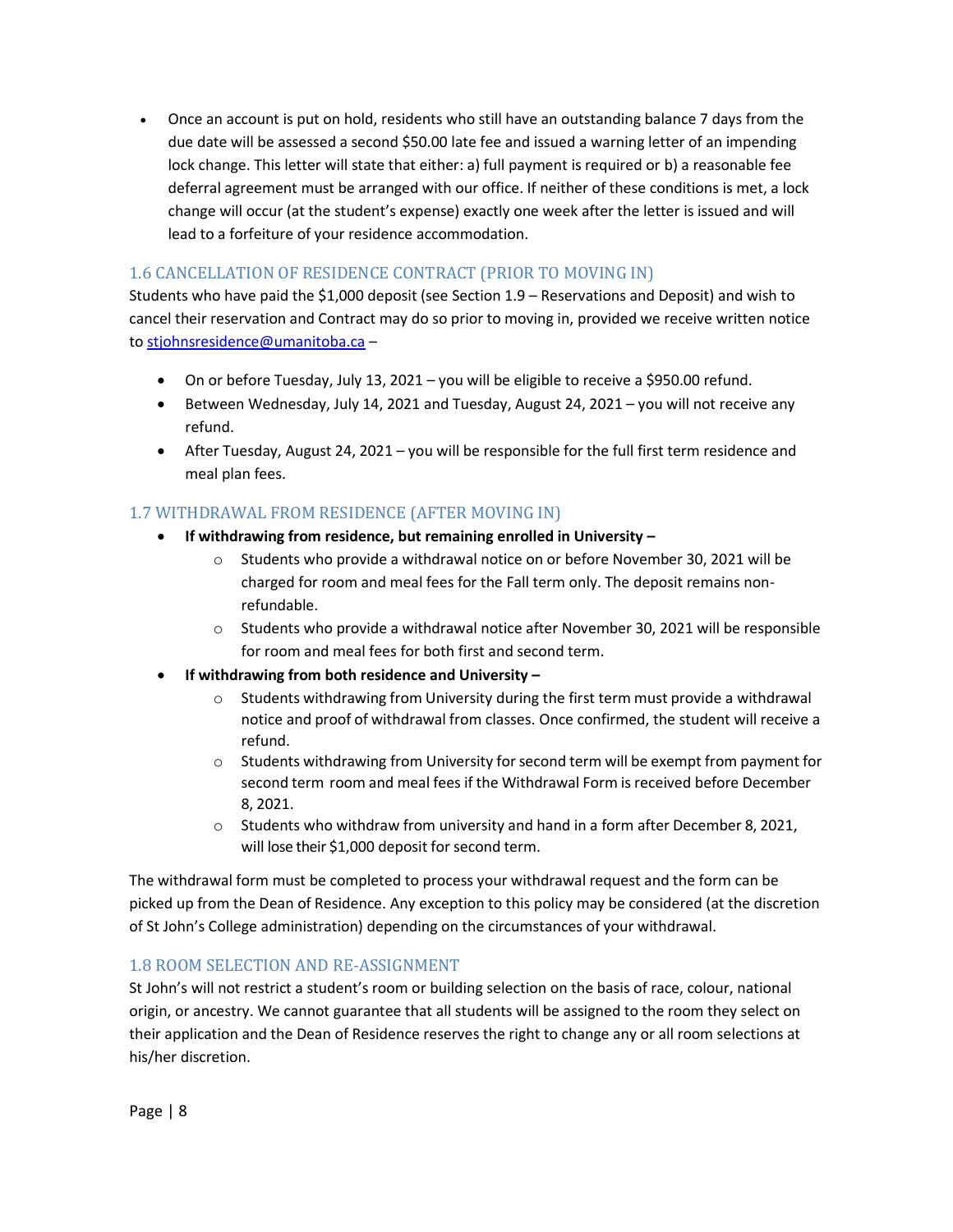#### <span id="page-9-0"></span>1.9 RESERVATIONS AND DEPOSIT

Upon receiving official correspondence from the St John's College indicating a residence space has been reserved for you, you are required to remit a **non-refundable** \$1,000 deposit according to the time lines indicated in the correspondence. Please note that if St John's College fails to receive the deposit by the due date indicated in the correspondence, you will risk losing your place in residence. The deposit is applied to the winter term of the academic year.

*IMPORTANT NOTE:* Applicants who are admitted later in the admission process (i.e., on the waiting list initially) are required to submit the deposit by the deadline indicated in their official correspondence e‐ mail from the Dean of Residence. Failure to receive the deposit on or before the date indicated will result in a cancelled application.

#### <span id="page-9-1"></span>1.10 STORAGE

Residence students may store up to four (4) items of reasonable size (up to 5 cubic feet per item) during the regular session at no charge. Space is limited and will be given on a first come-first serve basis. Summer storage is only available to students who are returning in the fall, or who are currently staying for the summer. Items must be removed upon checkout.

Unclaimed storage will be considered abandoned 30 days after check-out. After 30 days, the office will dispose of or donate all unclaimed stored belongings. St John's College is not responsible for any property accepted into storage. (see Section 1.19 – Insurance).

#### <span id="page-9-2"></span>1.11 VACATING RESIDENCE AND ABANDONED PROPERTY

Vacating your residence accommodation means removing all personal possessions (including debris) from the room and leaving the room in the same (or better) condition in which it was provided to you. If you fail to do so, you will be responsible for all associated costs incurred to clean the room and collect/store personal items left behind. All items left behind will be stored for 30 days after the room was vacated, and after the 30 days, the items will be forfeited and donated to charity. If you return to collect the items before the 30 days expire, you will be required to pay all costs for the improperly vacated room in order to receive any or all of the personal items back.

#### <span id="page-9-3"></span>1.12 UNAUTHORIZED OCCUPANCY

This *Residence Contract* and your accommodation cannot, under any circumstances, be assigned, "sublet," lent out, or otherwise to any person other than to you. No one, other than a resident assigned to the room, may live in the room at any time. Unauthorized assignments will be considered a breach of the *Contract* and will result in the eviction of you and the other person(s) occupying the room. If you wish to withdraw from residence, you must consult with the Dean of Residence first.

#### <span id="page-9-4"></span>1.13 ROOM CHANGES

Residents are not permitted to change rooms without approval from the Dean of Residence. Room reallocation may be considered if:

- Vacant rooms are available.
- Current living arrangements do not meet the safety and health needs of the resident.
- Removing a resident from the current location in the residence will resolve a major issue.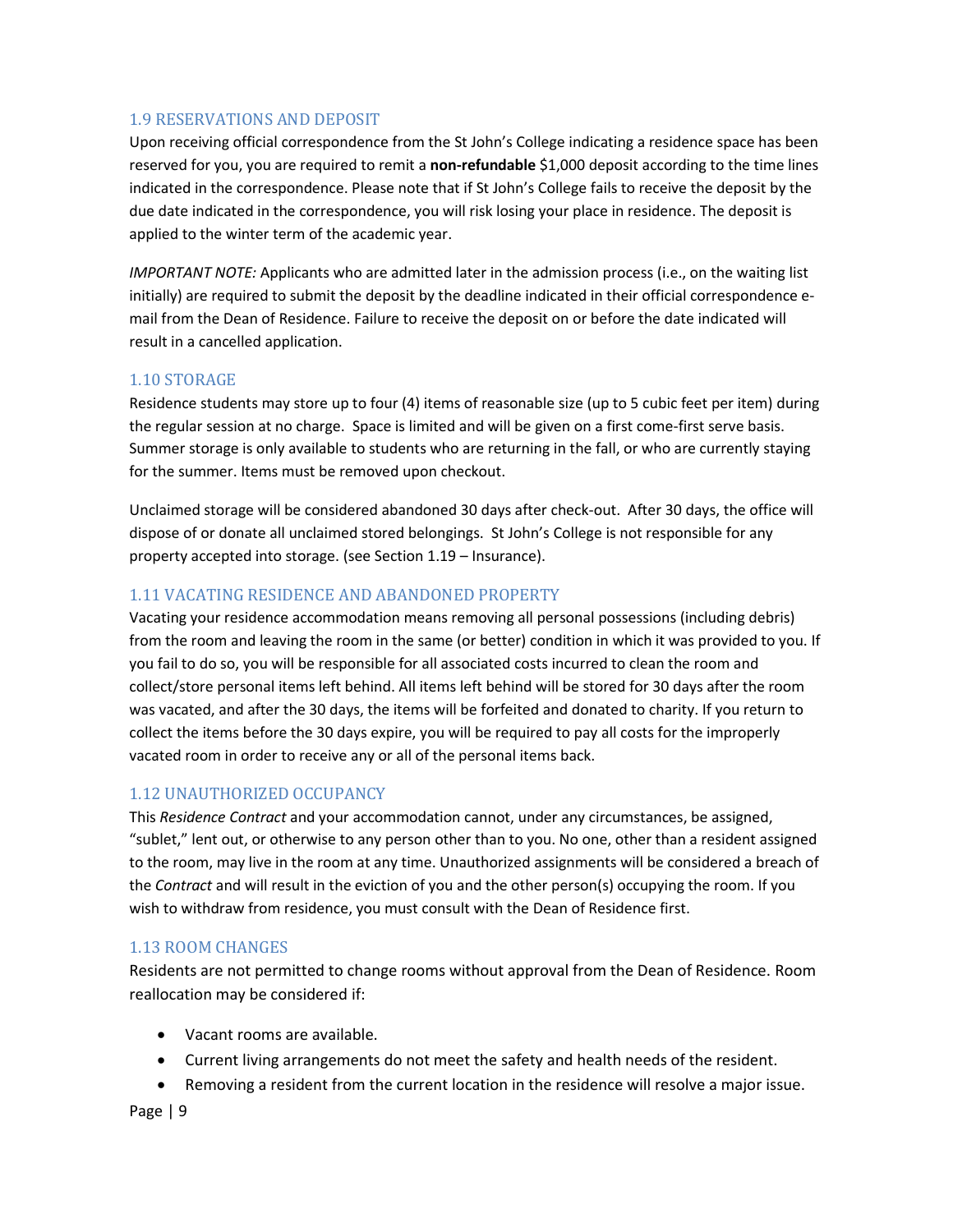Those meeting the above scenarios must meet with the Dean of Residence to discuss available options. Please note that room changes cannot be arranged before October  $1<sup>st</sup>$ , and any administrative costs will be applied to the resident.

## <span id="page-10-0"></span>1.14 CLEANING AND MAINTENANCE

Residents are responsible for ensuring that their rooms and furniture are kept in good repair. This includes keeping rooms in a neat and sanitary condition. Cleaning supplies can be requested from Housekeeping Staff or Residence Dons. The shared areas of residence (hallways, lounges, and public areas) are considered to be the joint responsibility of all residents. Each student is expected to do his or her share to keep these areas neat and tidy for residents and their visitors.

Housekeeping Staff will enter each room on a weekly basis to provide light cleaning as well as garbage removal. Cleaning schedules can be found posted in the hallways and are available on request at the General Office.

## <span id="page-10-1"></span>1.15 DAMAGES AND CLEANING COSTS

Students will be expected to assume all or a portion of the cost of damages caused accidentally by themselves or their guests.

- Individual residents will be expected to make restitution where they (or their guest(s)) are found responsible for either a) any damage or loss of property to the residence hall; or b) any unnecessary service costs in the operation of the residence hall.
- Where damage has been caused to areas of the residence hall used in common by the residents, all residents shall assume collective responsibility for the damage, unless individual responsibility can be established.
- Residents will be assessed the cost of any damages caused during their period of occupancy. Therefore, it is imperative that all students carefully complete their room inspection upon check‐in.
- Residents leaving their room in a condition other than that in which it was found will be assessed a minimum \$50.00 improper check-out fine.
- Damage and excessive cleaning costs will be added to your account immediately after the move‐out room inspection. Student account will immediately be placed on hold until these costs are paid in full.

## <span id="page-10-2"></span>1.16 ROOM CONDITION AND SAFETY INSPECTIONS

Room condition and safety inspections of residence rooms may take place once each term with notice of inspection given seven (7) days prior via e‐mail and/or in a letter placed under each resident's door. Inspections can occur with or without the resident in the room. If an inspection occurs without the student's presence, a note will be left explaining the purpose of entry, along with the date and time of entry and any noteworthy outcomes of the inspection. The purpose of these inspections is to:

- Confirm that the room is being kept in a sanitary condition.
- Check safety precautions, e.g., unauthorized appliances, candles, obstructed sprinkler heads, smoke detectors extension cord usage, etc.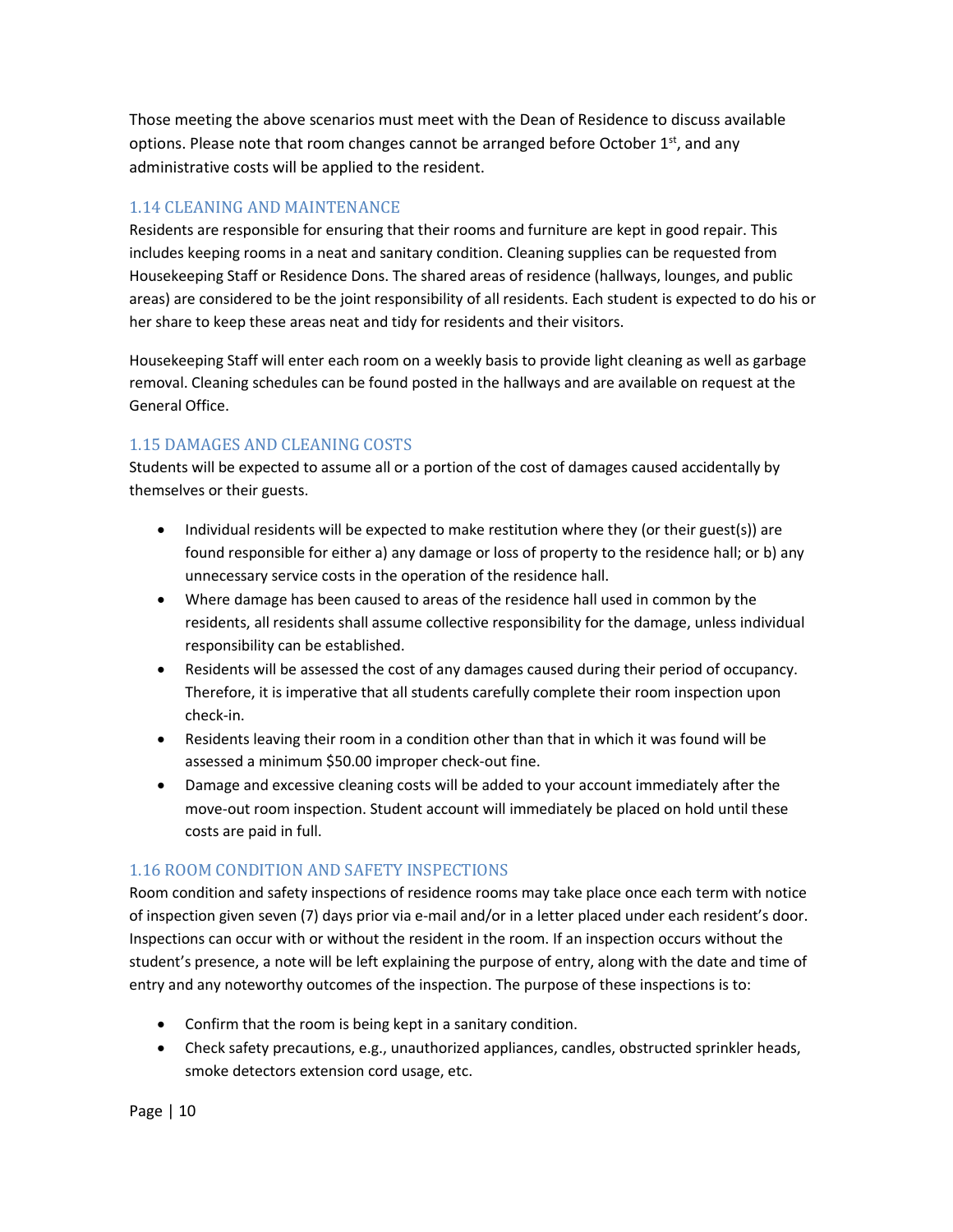- Ensure that students are following Student Residences regulations in regard to occupancy, i.e., no unauthorized guests living in the room.
- Confirm room inventory (including unauthorized common area furniture moved into rooms).
- Report any damage or change in the condition of the room.

At the time of inspection, St John's College also has the right to confiscate, in accordance with this *Residence Contract*, any prohibited items located within the residence and will report these and other discovered violations to the Dean of Residence.

### <span id="page-11-0"></span>1.17 PROTECTION OF PRIVACY

Personal information collected and possessed by St John's College will not be released to persons outside the College or University administration, including parents, without written consent from the resident or resident applicant. However, by entering this *Contract*, St John's College reserves the right to contact your parent(s) and/or guardian(s) in the event of an emergency situation or student misconduct as determined by the discretion of the Dean of Residence or other members of St John's College. See Section 5 – Appendix 4 re: Minors in Residence.

#### <span id="page-11-1"></span>1.18 MAIL

Students are responsible for forwarding their mail with Canada Post upon move out. Any mail that comes after the move out date will be returned to sender.

#### <span id="page-11-2"></span>1.19 INSURANCE

While St John's College makes every effort to ensure the safety and security of all residents and their belongings, it cannot be responsible for personal effects. Residents are advised to carry All‐Perils Insurance Coverage for their belongings.

Check with your (or your parents') homeowners' policy to see if it extends to cover absences while at school.

#### <span id="page-11-3"></span>1.20 LIABILITY

St John's College is not responsible for property belonging to residents or their guests which is lost, stolen, or damaged in any way, regardless of cause, whether or not this occurs on the residence property, including storage facilities and your accommodation. St John's College is not responsible for any injury, death, damage, or loss whatsoever caused to you or your guest while in or around the residence property or the University campus or while engaged in activities organized or sponsored by St John's College. St John's College shall not be responsible for injury, damage, or loss to residents due to:

- the use of residence facilities and equipment;
- taking part in socials, dances, plays, or other organized or sponsored activities; and
- taking part in organized or sponsored off-campus activities including ski trips and tours.

#### <span id="page-11-4"></span>1.21 UNFORESEEN CIRCUMSTANCES

St John's College, in so much as it is within its control, will provide accommodation pursuant to the terms and conditions of this Residence Contract. However, there may be events beyond the control of the College that affect the College's ability to provide services and accommodation, notwithstanding our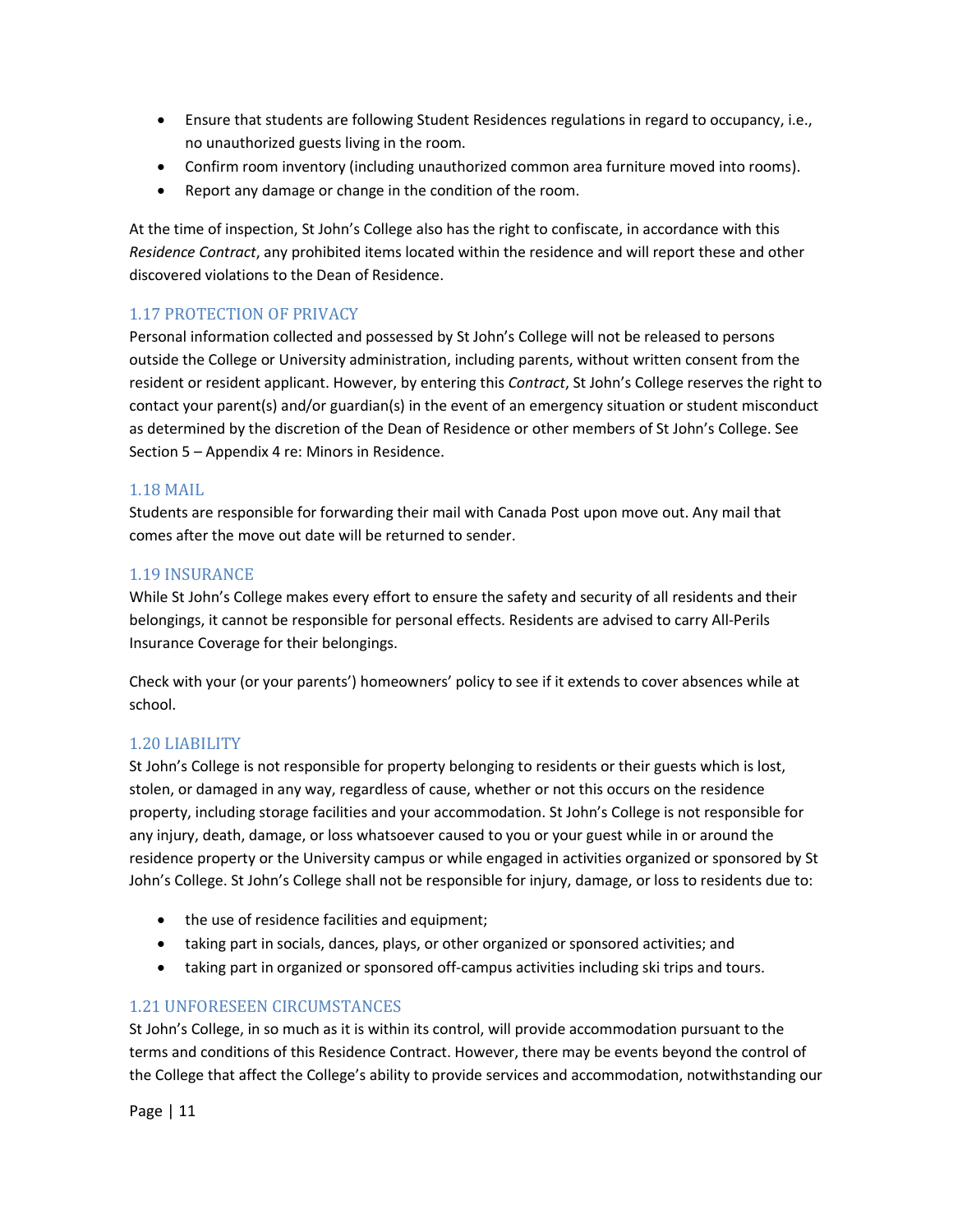commitments under the Residence Contract. These events would include devastation to all or parts of the premises, like fire or flooding, unforeseen delays in construction or renovations, or could include a flu epidemic. In these typically rare situations, the College will reassign the resident to another room. If no other room or residence is available, the College will provide a pro‐rated refund of residence fees for the unexpired term. Except as specifically provided herein, the College will not be liable for damages or losses or for its inability to provide the contracted services and accommodation.

The Dean of Residence may in the Dean's sole discretion release you from your contractual obligations with specific regard to the Period of Occupancy and/or refund the deposit in whole or in part, upon receiving a written request for a refund outlining extenuating circumstances in support of such a request. Specifically, extenuating circumstances include sickness or leaving the Residence due to withdrawal from the University or termination at the University. Please refer to Section 5 - Appendix 3 for details.

#### <span id="page-12-0"></span>1.22 FOOD SERVICES

Upon check-in, residents will be issued a sticker that is affixed to their student card and must be presented to the food services staff for identification purposes.

|             | Meals Begin With Breakfast On | Meals End With Supper On |  |
|-------------|-------------------------------|--------------------------|--|
| Fall Term   | September 5, 2021             | December 23, 2021        |  |
| Winter Term | January 6, 2022               | May 1, 2022              |  |

The College will provide food service in the Residence Dining Room as follows:

During the February Mid-Term break, regular meals end with supper on Friday, February 18, 2022 and resume with brunch on Sunday, February 27, 2022.

#### **Special diets for reasons such as health or religion will be reasonably accommodated, but cannot be guaranteed.**

The St John's College meal plan consists of three meals each day except Saturday, Sunday, and statutory holidays, which have a brunch and supper menu.

Residents will receive a sticker for their student card from the don on duty upon move in, and are expected to have their ID card with sticker at meal time. The dons may ask to see your student card during meals.

Residents are required to put a check mark beside their name on the meal sign-up sheet before taking food from the kitchen. The mean sign-up sheet is there to facilitate St John's College Administration and Food Services in improving our services to our patrons and residents. Repeated failures to sign-in before meals will result in a \$25 fine.

Meal plans are not transferable. The residence meal plan is designed for students who live here only. Meal tickets for guests can be purchased from the general office or the don on duty. If a guest is found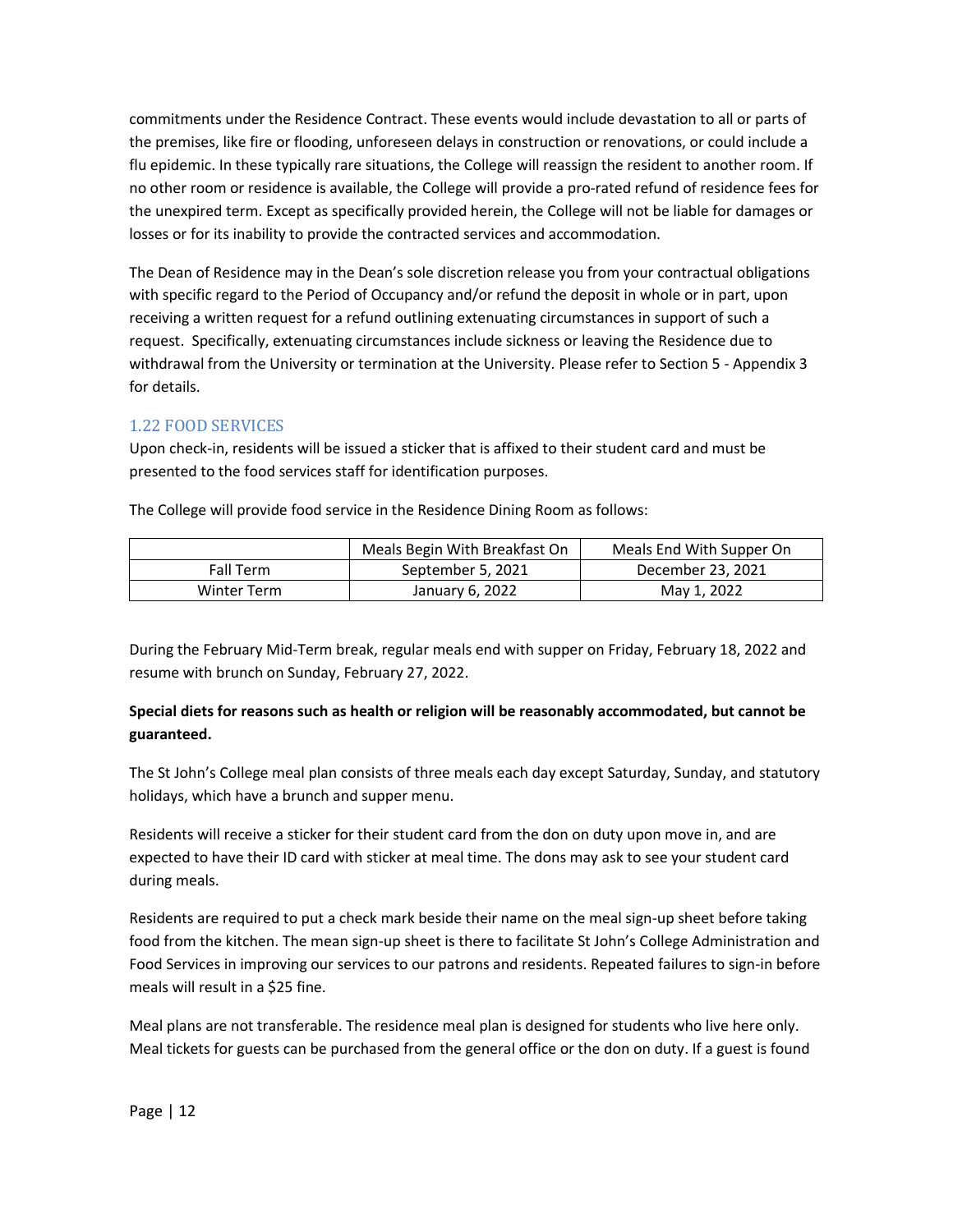to be consuming meals (including drinks) without paying for them, the resident who is responsible for them will be charged for that meal along with a \$20 fine.

Residents must wear proper attire, including appropriate footwear, in the Dining Room and food services area.

Residents may not enter the kitchen or housekeeping office except as authorized. Residents will not remove food and beverages, dishes, glasses, cups, cutlery, serving trays, or any other such item from the Dining Room or food services area. Residents who violate these standards will be charged a minimum of \$25 for each infraction.

## <span id="page-13-0"></span>**SECTION 2:**

#### **Residence Community Standards Guidelines**

St John's Residence is a diverse community of distinct individuals from many different backgrounds. In order to maintain a comfortable living environment and to protect individual rights within the residence, we have developed a set of guidelines outlining the types of behavior that are acceptable and the types of behavior that are unacceptable. Residents are expected to use reasonable foresight in ensuring their actions do not place the safety or well-being of themselves or others at risk.

Unacceptable behavior is any behavior that contravenes these guidelines. These behaviors can be identified and addressed by anyone in the residence community. Unacceptable behavior may come to the College's attention in a variety of ways, including observation by Residence staff, Security Services, Facilities Management staff, Food Services staff, or other students, or through photo, Internet, social media, mobile device, or video evidence. Anything posted online that comes to our attention (e.g., Facebook, YouTube, and Twitter) will be used as evidence in an investigation. Unacceptable behavior within residence can be documented by: Residence Staff, Facilities Management or any other University staff including contractors who work in the residences, Security Services, and the Winnipeg Police Department.

In an instance where an individual is deemed a threat or danger to the Residence community, the Dean of Residence acting with the authority of the Warden of the College may remove the individual from Residence at any time during the Period of Occupancy, notwithstanding an appeal.

These regulations are an important part of this *Contract* and are meant to ensure that Community Standards are met. Violation of Residence Community Standards, or actions that contribute to or facilitate the violation of any of the following regulations, are a breach of this *Contract* and may result in disciplinary action. St John's College will not accept ignorance, anger, alcohol or substance use as an excuse, reason, or rationale for violating Residence Community Standards.

The regulations fall into two classes:

- a. policies that govern the way we treat each other; and
- b. policies that govern the way we treat property.

Basically, our Community Standards operate on the following principle:

Each resident has a responsibility to respect the rights of themselves, others, and the community.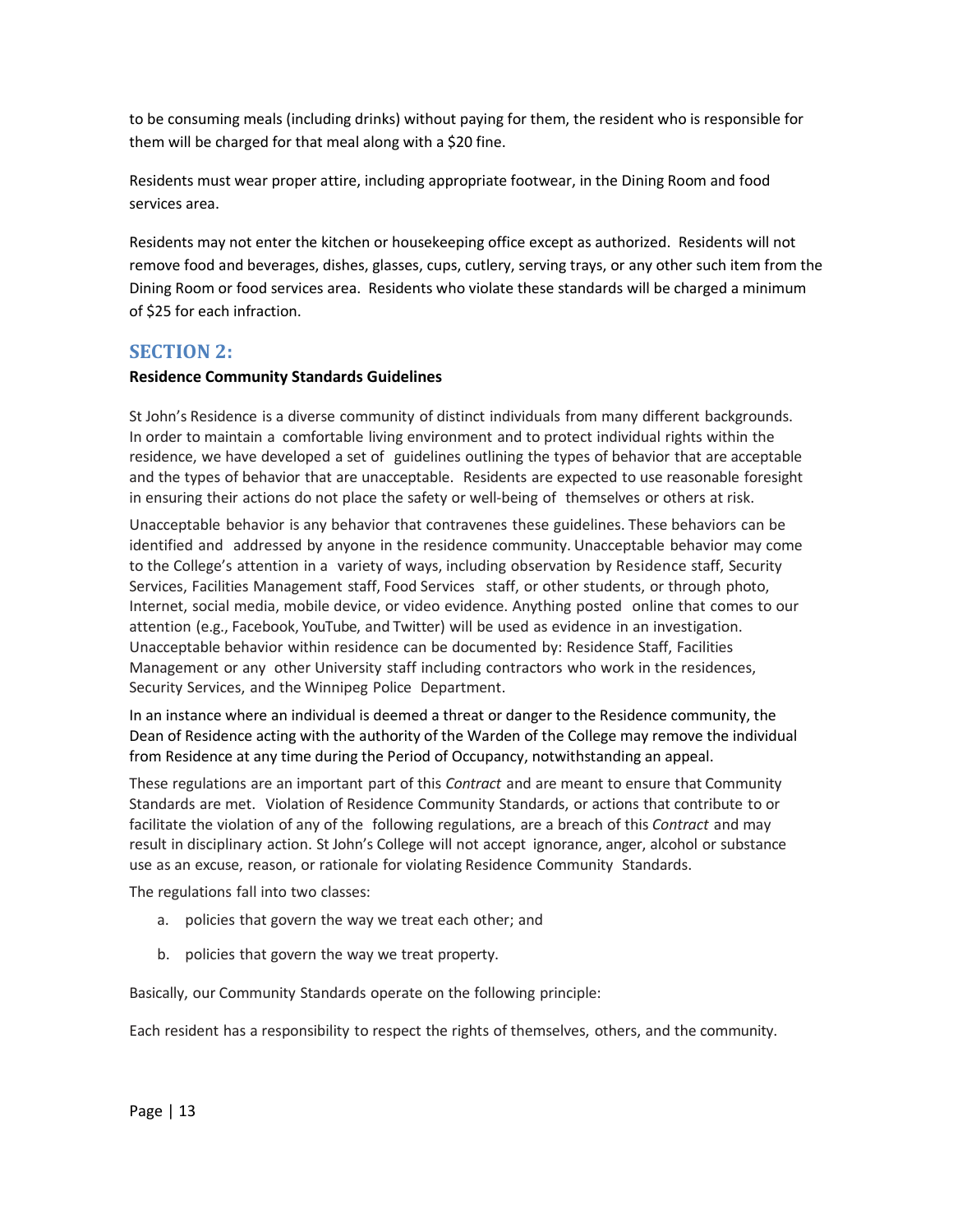#### RULES PROTECTING PEOPLE

- If an individual's actions benefit one person, but hurt everyone else or infringe upon the rights of others, disciplinary action will result.
- Similarly, if a group—even a majority of residents—behaves in a way that threatens, harms, or diminishes an individual (including harassment or hazing), disciplinary action will result.
- We expect each student to demonstrate tolerance, consideration, and concern for his or her fellow residents. If somebody is likely to suffer physical, emotional, or material harm as a result of something you plan to do or say, it is not appropriate.

#### RULES PROTECTING PROPERTY

- Like most communities, St John's College recognizes that we need rules to protect both common property and private property.
- The cost of willful or negligent damage will be assigned to those who are responsible.
- Theft, vandalism, littering, and misuse or misappropriation of St John's property threaten the general well-being of the community and may constitute grounds for expulsion.

#### COMPLIANCE WITH LAWS, etc.

St John's College and all residents must abide by all applicable federal, provincial, and local government laws, regulations, and bylaws, as well as rules, regulations, policies and procedures, including, but not limited to, those issued by the University.

#### <span id="page-14-0"></span>2.0 ADVERTISING

- Door‐to‐door selling or soliciting is prohibited in residence halls.
- All posters must be approved and stamped. Posters are approved and reviewed by the Dean of Residence. Any poster or advertisement that has not been approved will be taken down.
- Posters must be put on a bulletin board, unless given permission to do otherwise.
- Under NO circumstances are posters or flyers to be distributed to students under their doors without permission from the Dean of Residence.
- Advertising will NOT be accepted for liquor functions held off campus.
- Advertising for a non-university, community-oriented event off campus will be accepted if there is no liquor advertised and no admission is charged.
- Poster content and images CANNOT be offensive in nature; this includes any image visible from the resident room window or doorway. While this is at the discretion of the Dean of Residence, examples would include content or images that are considered lewd, sexist, racist, sexually provocative, etc.
- Advertising that contravenes the University of Manitoba *Commercial Advertising Policy* will NOT be accepted.

#### <span id="page-14-1"></span>2.1 ALCOHOL

The University works diligently to uphold and enforce federal, provincial, and municipal laws. This includes, but is not limited to: Residence Alcohol Community Standards, the University of Manitoba Campus Alcohol Policy (see Section 5 – Appendix 5), and the Manitoba Liquor Control regulations. Residents will receive a minimum \$50.00 fine for a first-time offence, in accordance with Section 3.11 – Alcohol‐Related Sanctions.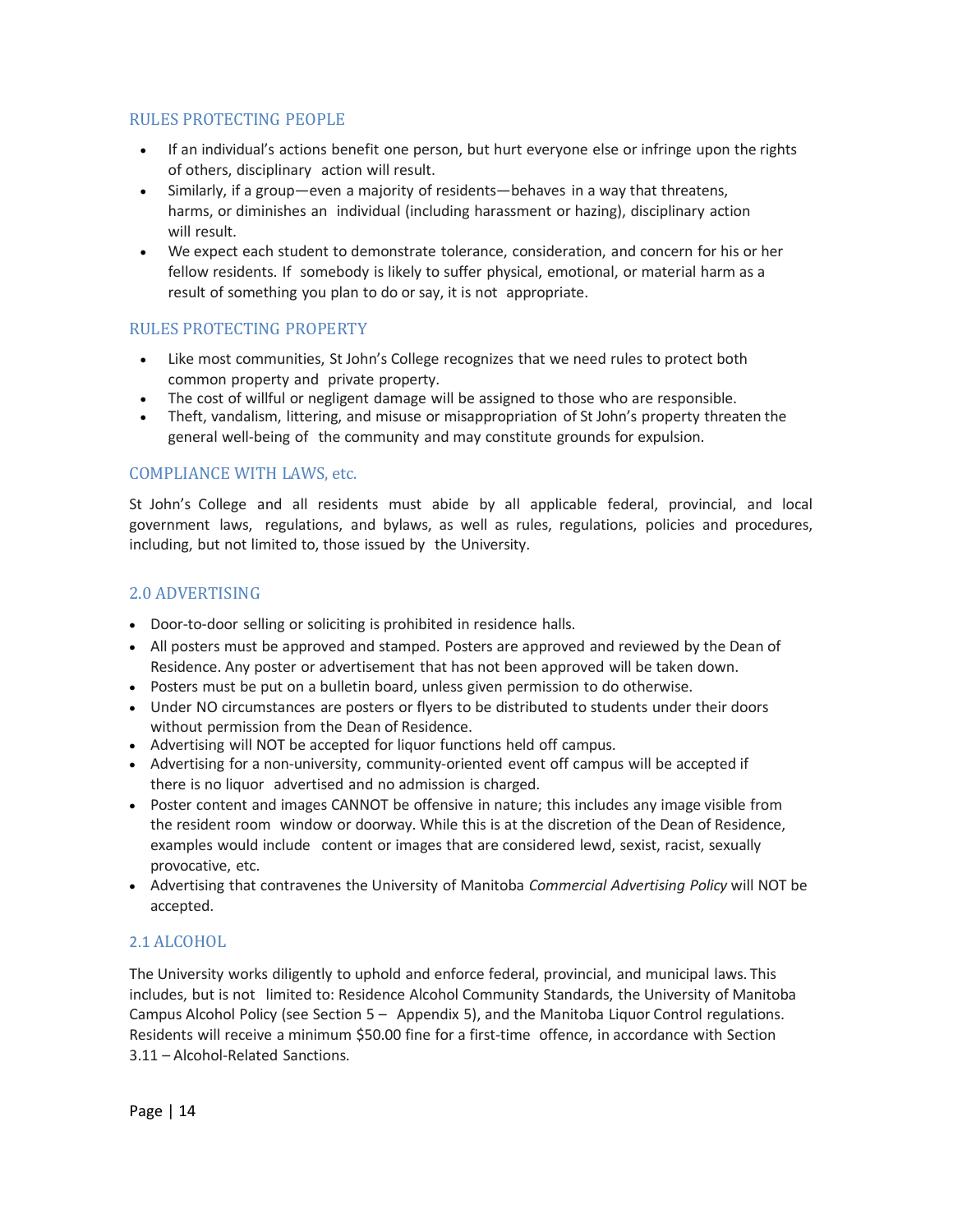Residents who choose to consume alcohol are expected to do so in a responsible manner and in accordance with the following regulations:

- Prohibited Areas for Alcohol Consumption: Alcohol may not be consumed in public spaces including, but not limited to, hallways/corridors, stairwells, games room, study room, and/or laundry rooms.
- Consumption of Alcohol: Drinking and/or carrying open liquor is permitted only within the resident's room and TV lounge room, unless otherwise directed by the Dean of Residence.
- Transport of Alcohol*:* Alcohol may only be transported in a closed container. Alcohol being carried in a glass container must be placed in a bag (e.g., a grocery bag). Alcohol that is defined as closed should be able to be tipped upside‐down (the blizzard rule).
- Over-consumption of alcohol prohibited: Consuming alcohol to the point of extreme intoxication, to the point where a student becomes a burden on staff or friends, or is a danger to him or herself and/or community, is prohibited.
- Beer/cooler bottles prohibited: Glass bottles with an approximate volume of 330 ml are not permitted in residence. All beer and coolers must be in cans only. Students found with 330 ml bottles will be fined \$25.00 per bottle up to a maximum of \$250.00. Students will be given the option of removing the bottles of their own volition under staff supervision or the bottles will be confiscated to a security office.
- "Common source" alcohol prohibited: Possession and/or consumption of "common source" alcohol is prohibited: e.g., kegs, "bubbas," Jell‐O shooters, Texas mickeys, or other large containers of alcohol (defined as 14oz of beer/60oz hard liquor/1.5L of wine) including home brewing or beer/wine making equipment.
- "Drinking games" prohibited: Participating in "drinking games" i.e., any activity involving skill, chance, or endurance on the part of one or more persons who play according to a set of rules which consist solely or partially on the consumption of alcohol usually as a penalty for making mistakes, which includes, but is not limited to: cards, flip cup, beer pong, century club, and funneling is not permitted. St John's College reserves the right to confiscate alcohol‐related paraphernalia (e.g., funnels) deemed to be associated with mass consumption of alcohol or its promotion in residence.

#### <span id="page-15-0"></span>2.2 ALCOHOL IN TV LOUNGE

The following regulations are to be enforced if alcohol is consumed in the TV Lounge room in the basement:

- Occupancy During Alcohol Consumption: No more than 15 people shall be present in the TV Lounge Room when alcohol is being consumed (by 1 person or more). If there are more than 15 people in the lounge and one of more persons are drinking for any gathering, social event or party, the Lounge Room must be booked and authorized by the Dean of Residence 24 hours in advance, as detailed in Section 2.20 (ROOM BOOKINGS) in Student Contract.
- TV Lounge Room Booking: Request for Booking Forms are available at the Don's Office in the residence. The completed form must be submitted to the Dean of Residence (paper copy or email) 24 hours in advance to the requested date. Upon review, the request may be accepted or denied at the Dean's discretion.
- Quiet Hours: The TV Lounge is being authorized for alcohol consumption to better regulate noise violations within the residence. Quiet hours remain in effect for the student lounge and all noise related regulations as detailed under Section 2.15 (NOISE) in Student Contract shall be enforced. A Don may ask resident/s to leave the Lounge if the noise seem excessive.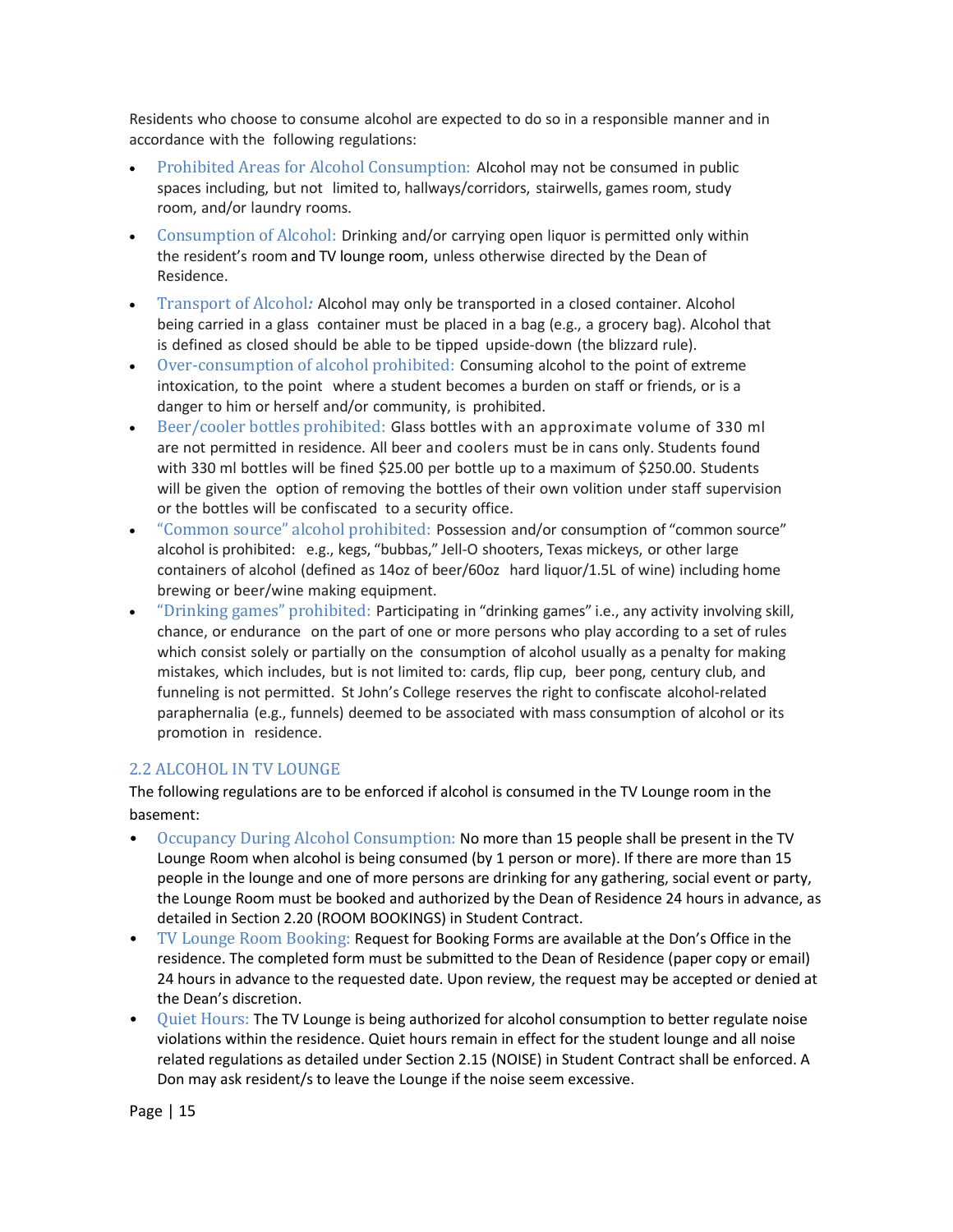• Residence Property: Residents must maintain and respect Residence Properties in the TV Lounge Room if they choose to consume alcohol in the Lounge. Such properties may include, but not limited to, Furniture, TV, Sound bar, Books and DVDs. All regulations detailed in Section 1.15 (DAMAGES AND CLEANING COSTS) in Student Contract shall be enforced in the TV Lounge Room.

Alcohol Consumption in the TV Lounge Room is a privilege that is being given to the residents of St John's College. Repeated failures to comply with this addendum by one or more residents may result in this privilege being taken away.

#### <span id="page-16-0"></span>2.3 SMOKING

Smoking will not be permitted in St John's Residence. Any student who is found to have tampered with or modified a smoke alarm will face disciplinary sanctions and possible eviction. The use of smoking materials in ALL areas of the St John's Residence, including bedrooms, is strictly prohibited. As such, students are required to vacate residence property prior to smoking. Smoking is prohibited within 8 meters or 25 feet of any building entrance on the Fort Garry Campus (refer to U of M *Clean Air, Public Health Policy*).

Disciplinary sanctions and fines will be levied to those who contravene this policy. Residents will receive a minimum \$50.00 fine for a first-time offence.

Hookah/Shisha Pipes and Bongs: Use of Hookah/Shisha pipes and/or bongs is not allowed in residence. Possession of a Hookah/Shisha pipe or bong is a violation of Community Standards and will result in a minimum \$50.00 fine.

Electronic Cigarettes: Use of Electronic Cigarettes and vapes are not allowed in residence and is a violation of Community Standards and will result in a minimum \$50.00 fine. Electronic cigarettes may contain toxic ingredients and are only to be used in designated smoking areas.

#### <span id="page-16-1"></span>2.4 CANNABIS/MARIJUANA

As of October 17, 2018, Canada has legalized the limited use, possession, and sale of Cannabis in Canada.

All residents should familiarize themselves with new Provincial and Federal laws on cannabis and will be expected to uphold these laws while in residence and on University property at all times. For more information on federal and provincial facts about cannabis, see: [https://www.canada.ca/en/health-canada/services/drugs-medication/cannabis/laws](https://www.canada.ca/en/health-canada/services/drugs-medication/cannabis/laws-regulations/provinces-territories.html)[regulations/provinces-territories.html](https://www.canada.ca/en/health-canada/services/drugs-medication/cannabis/laws-regulations/provinces-territories.html)

The cannabis policy in St John's Residence is as follows:

Consumption: The consumption of recreational cannabis (not for medicinal purposes by prescription) is prohibited in residences. This includes smoking, vaping, and ingestion. Highly potent or concentrated forms of cannabis (ex. shatter) is prohibited in residence. Consumption is prohibited on any part of the University property. Using cannabis in a way that carries the smell into the residence property (whether on your person, clothes or items) is strictly prohibited as it degrades the living conditions within the residence.

Preparing and Cooking of Cannabis Products: Not permitted in residence.

Plants/growing: Not permitted in residence.

Sale, production and distribution: The sale, production or distribution for consideration of cannabis is not permitted in residence or on University property.

Disciplinary sanctions and fines will be levied to those who contravene these laws and policies.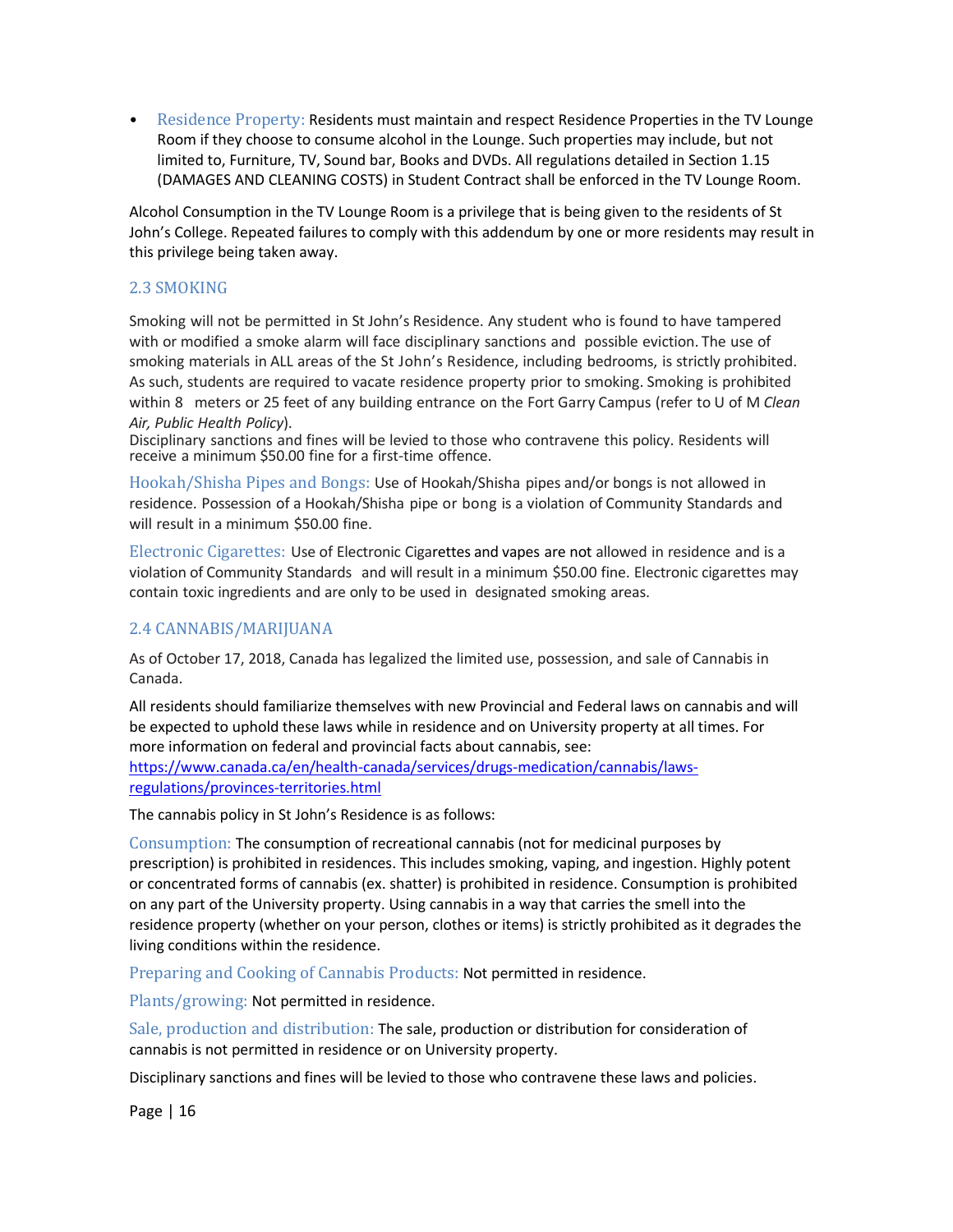Residents will receive a minimum of \$50.00 for a first-time offence. Delayed response in opening your door and/or attempts to remove or mask the smell of smoking/vaping cannabis indoors will raise further suspicion and increase the severity of the sanction levied.

## <span id="page-17-0"></span>2.5 SUBSTANCE ABUSE AND ILLEGAL DRUGS

Use or possession of illegal, prescription, and/or non‐prescription drugs for recreational purposes is prohibited on St John's property and is a violation of the *Residence Contract*.

Evidence of drug traces or drug paraphernalia, or the smell of a prohibited substance on residence property, in residence rooms, or common areas will be assumed to be conclusive of use or possession. Delayed response in opening your door and/or attempts to remove or mask the smell will raise further suspicion of involvement in drug activity.

Residents are prohibited from being involved with the trafficking, possession, use, and consumption of any such drugs in the residence community.

St John's College reserves the right to confiscate and dispose of all drug-related paraphernalia deemed to be associated with use or promotion of drugs in residence.

St John's College does not tolerate drug‐related offences. Residents found or associated with any drug use will, at a minimum, receive a \$50.00 fine for a first-time offence and be placed on Residence Probation.

#### <span id="page-17-1"></span>2.6 CANDLES/INCENSE

Use of candles or incense in the residences is not permitted either in common spaces or private rooms. Residents will receive a minimum \$50.00 fine for a first-time offence.

#### <span id="page-17-2"></span>2.7 COMBUSTIBLE FUELS AND EXPLOSIVE MATERIALS (INCLUDING PROPANE TANKS)

Using and/or storing propane tanks (either empty or full) indoors, or any appliance requiring combustible fuel (including fondue sets) is not permitted in any residence hall. Possession of explosive or flammable material including, but not limited to firecrackers, fireworks, dynamite, gasoline, sparklers or other such materials, is not permitted on residence property.

#### <span id="page-17-3"></span>2.8 COOKING

- Cooking devices that are open-coil, open-flame, or gas-based, including but not limited to butane‐burners, deep fryers, and hot plates, are not permitted in residence.
- Residents are not permitted to have any appliance with an enclosed heat source in their residence room. This includes toaster ovens, slow‐cookers, rice‐cookers, toasters, or microwaves.
- Cooking of food is restricted to the kitchen areas provided in common spaces. CSA approved kettles that include automatic shut‐offs and a small fridge are the only appliances permitted in dormitory rooms.
- All appliances in use are required to be plugged in directly to the receptacles, or connected by a CSA approved power bar with an internal circuit breaker. Other "extension cords" are not permitted for appliance use.

**Public Kitchen:** St. John's Residence has a public kitchen space (The Buttery) for resident use. Students using this space are responsible to clean up after themselves. Use of this kitchen is a privilege and a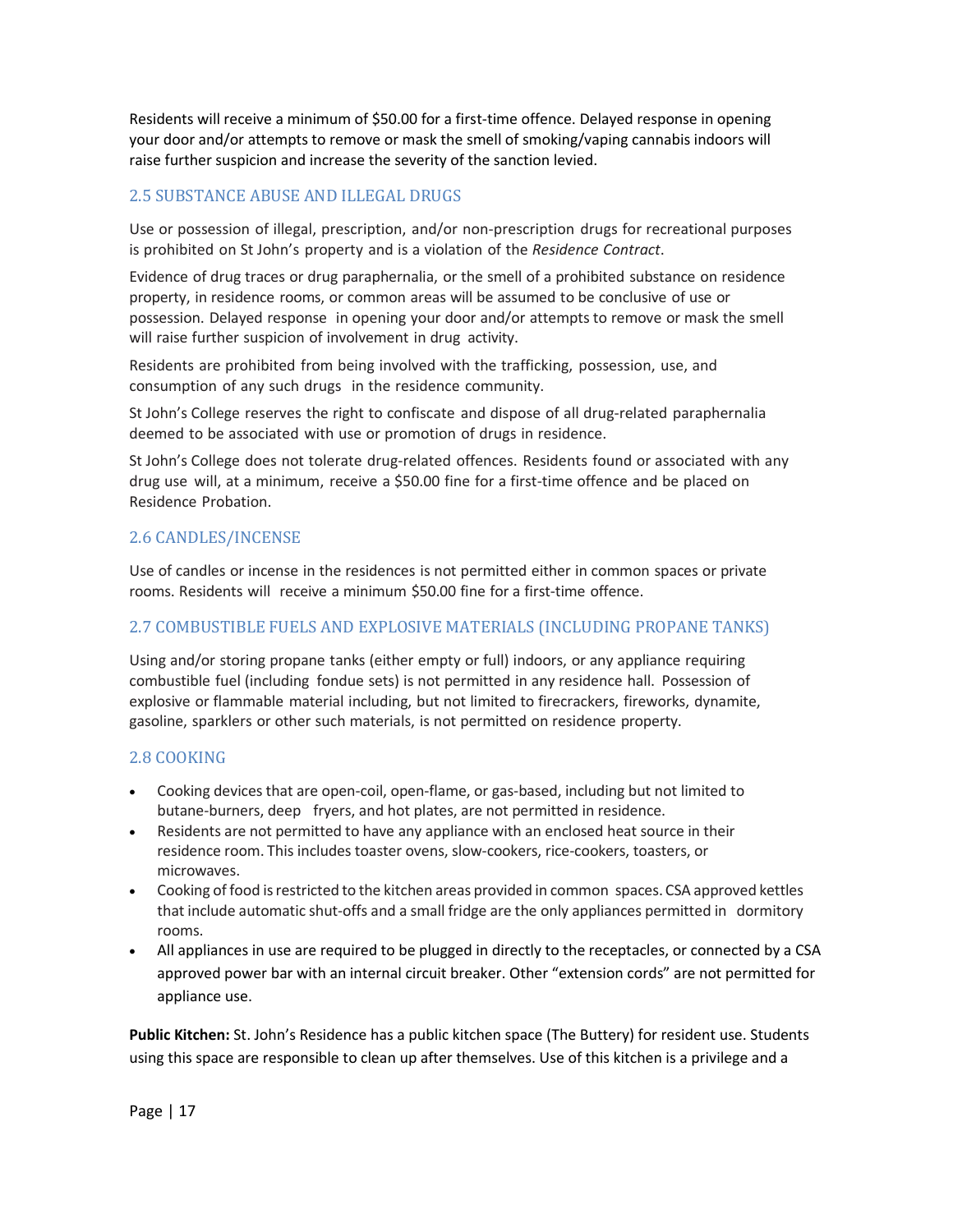collective responsibility to keep clean. If students do not clean up after themselves, the kitchen may be locked and access restricted.

**Public Fridges:** Items kept in the public fridge must be labelled with the owner's name, the date it went in the fridge, and stored in a sanitary way. Food that is not labelled or is stored in an unsanitary way will be discarded by staff. St John's College is not responsible for any food items lost/stolen from the public fridge.

#### <span id="page-18-0"></span>2.9 DOORS

Propping open entrance, exit, or fire doors puts all members of the community at risk and is, therefore, not permitted. Any action that impedes the ability to open any door in a public area that should be accessible, or prevents another person from exiting his/her own room, is not permitted.

#### <span id="page-18-1"></span>2.10 FIRE EVACUATION POLICY

All occupants of the building must evacuate when a fire alarm sounds and must not return until the alarm is off or the fire department indicates it is safe to do so. Failure to comply with fire evacuation policy will result in a minimum \$50.00 fine. Anyone responsible for pulling the fire alarm without a reasonable threat of fire will be fined a minimum of \$200.00, in addition to other disciplinary actions.

**Pulsating fire alarm bells/horns within the first two weeks of each month indicate legislated fire alarm testing by Physical Plant and do not require evacuation.** It is important to note that if a true alarm happens to coincide with fire alarm testing, fire bells/horns will stop pulsating and will ring continuously, thereby indicating that you must exit the building.

#### <span id="page-18-2"></span>2.11 FURNITURE, ROOM DECORATION, AND LOFTING

All residence rooms and suites are furnished. Students are permitted to bring in smaller items such as a standard bar fridge, bookshelves, posters, plants, additional lighting. However, residents are prohibited from (but not limited to) the following actions:

- setting up bed lofts;
- bringing large items: full‐sized refrigerators, mattresses, etc. without the approval of the Dean of Residence to prevent the potential for outside pollutants or pests;
- mounting any poster on the outside of their room door or facing the outside on the window of the room that is sexist, racist, or otherwise offensive (as determined by the Dean of Residence);
- removing, moving, or altering assigned furniture;<br>• bringing common area furniture or fixtures into the
- bringing common area furniture or fixtures into their rooms;
- damaging walls or paint;
- using electrical appliances with exposed wires (must have original factory casement or replacement casement).

## <span id="page-18-3"></span>2.12 GUEST POLICY

Having guests is a privilege that can be taken away for failure to comply with this *Residence Contract*.

Residents are expected to assume responsibility for the actions of their guests and will be held accountable for a guest's violation of Community Standards, whether they participated in, condoned, or were aware of the guest's behavior or not. Anyone who is invited to, accompanied on,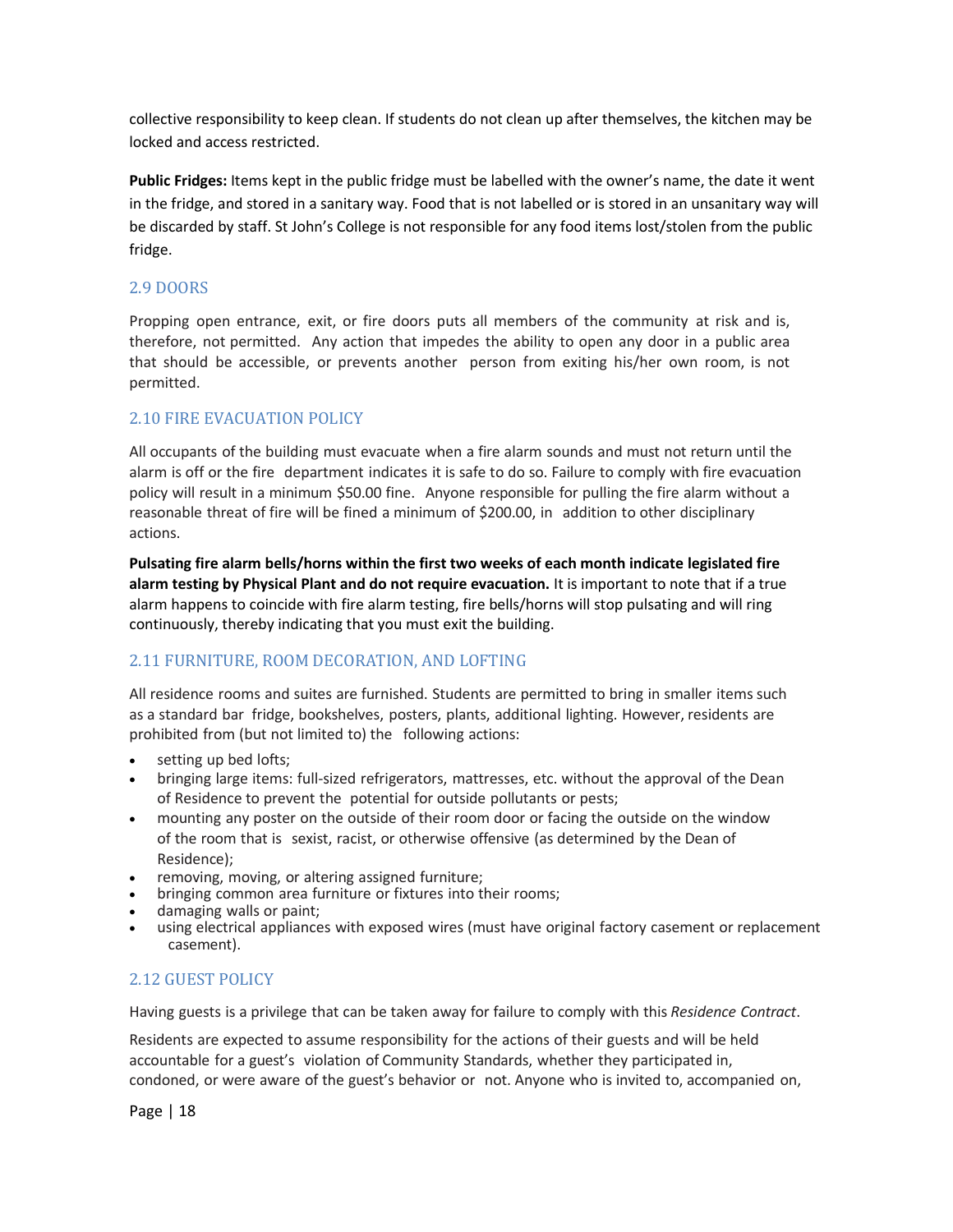accepted, or admitted to residence property (which includes, but is not limited to, all residence buildings and surrounding grounds) by a resident is deemed to be a guest of that resident. Rooms are contracted to residents for their private use only. A resident found to have an additional person living with them in residence will face disciplinary sanctions (See Section 1.12 – Unauthorized Occupancy).

Arrival and Movement of Guests: Residents must meet their guests at the front entrance of the residence building (rather than guests inappropriately entering and wandering through the residence). Residents must accompany their guests at all times during their visit and are responsible for the guests' actions until the guests have left residence property.

Unauthorized Guests: A resident who facilitates the access (opening a locked door or allowing "tailgating" through a locked door) to a stranger or otherwise "un‐hosted" person to residence property will be designated the host of that person and will be held accountable for that person's behavior as if that person were their guest.

Guest's Length of Stay: Each resident is allowed to have a maximum of one overnight guest, for no longer than two consecutive nights and for a total of seven nights over an academic term. The Dean of Residence does have the discretion to adjust the number of nights per term as they see fit. No extra bedding is available and guests may not sleep in lounges or common areas.

Guest Meals: Guests are permitted to eat their own food in the dining hall, but they are not to have any food or drinks from the kitchen unless they buy a meal ticket from the General Office or the don on duty. Residents will be fined \$20 as well as the meal price if their guest is stealing.

#### <span id="page-19-0"></span>2.13 HARASSMENT/BULLYING

Harassment is defined as inappropriate comments or conduct in relation to a person or group of persons that has the effect or purpose of creating a hostile or intimidating living, working, or educational environment. This includes any attention or conduct by an individual or group who knows, or ought reasonably to know, that such attention or conduct is unwelcome, unwanted, offensive, or intimidating— this includes online conduct in social media, including but not limited to: Facebook, Twitter, email, Instagram, etc. Harassment based on a person's race, culture, creed, sexual orientation, gender, age, abilities, or appearance will not be tolerated. Please refer to the *University's Respectful Workplace and Learning Environment Policy*, *Inappropriate or Disruptive Student Behavior Policy*, and *Violent or Threatening Behavior Policy* for additional details.

#### <span id="page-19-1"></span>2.14 KEYS/ACCESS CARDS

#### ACCESS CARDS

- Residence exterior doors are now operated with access cards, not keys. All students are required to take their UofM/ICM student cards to 89 Freedman Crescent (Physical Plant office) during office hours to get their cards encoded for access. Encoding takes 5 minutes and once it is done, student cards will open exterior doors during the duration of stay.
- First time students who do not have a student card upon move-in may receive a Temporary Access Card for a duration of one week. Students who do not return a temporary card within a week of issuance will receive a \$50 initial fine and the temporary card will be disabled.
- If an encoded student card is lost/stolen, it is your responsibility to visit Physical Plant office with your new student card to get it encoded as well.

#### **KEYS**

• Upon payment of all fees owing, each resident is issued a room key. In the event that a key is lost, a replacement fee of \$100 for each key will be charged.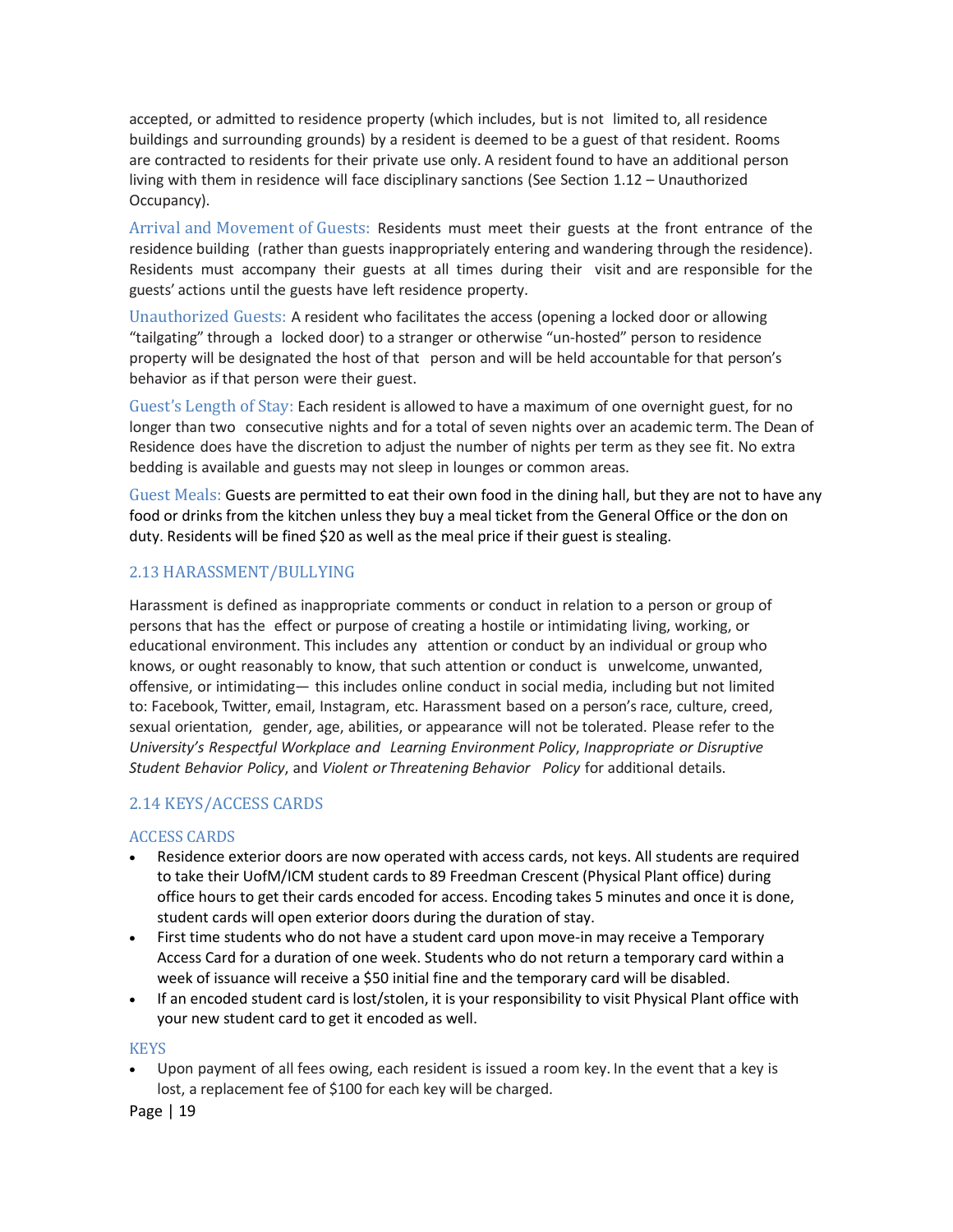- No one, other than a resident assigned to the room, may live in the room at any time. The resident will not rent, lend, or share the assigned room.
- Residence students may not lend or give their residence keys to anyone else, as it is a building security issue.
- Residents are not permitted to copy or tamper with any keys provided by St John's College.
- Keys must be returned (to a don, directly to a staff member during regular office hours, or through the mail/key slot after hours) by move-out day, or by the date specified in an earlier withdrawal agreement.
- Residents will be charged from move-out day until keys are returned or until locks are changed.
- If a resident's keys are not returned by move-out day and the resident has not made arrangements with the St John's Residence Office to extend his or her stay, then access to the room will be changed at the resident's expense. The resident's University account will be put on Hold (while on Hold, a student is unable to use any of the University services that are normally available). The Hold can only be released when the key has been returned and the resident account settled.
- Twenty-four hour temporary key use will be provided for misplaced keys. If, after the 24-hour period the temporary keys have not been returned, a lock change will be ordered and the \$105.00 cost charged to your account.

#### <span id="page-20-0"></span>2.15 NOISE

In all residence buildings, residents are expected to be considerate of their neighbors 24 hours a day, 7 days a week. Residents have the right to sleep and study in residence, within reasonable noise limits.

St John's College has designated Quiet Hours. Quiet Hours are times in which residents are prohibited from making noise that can be heard outside their room or suite. This includes loitering and causing noise in the hallways.

Quiet Hours are set as follows:

- Sunday to Thursday:  $10:00$  pm  $-8:00$  am
- Friday and Saturday: 2:00 am 8:00 am

Residence is a densely populated community of students from various backgrounds and with various interests. Therefore, residents must expect some reasonable living noise. However, St John's Residence has set the following guidelines:

- Residents are not permitted to create excessive noise of any kind.
- Music with excessive bass is not permitted.
- Subwoofers and large speakers are not permitted and are subject to removal.
- Residents will face disciplinary action for noise violations, up to and including a \$50.00 fine.

#### <span id="page-20-1"></span>2.16 PEST TREATMENT

In the event that insects or other pests are detected in your room, you are required to follow the instructions and recommendations provided by management and/or pest control professionals. This may include discarding bedding and other possibly infested personal items, and washing items in a prescribed manner. In the case of bed bugs or other non-threatening pests, residents will not be moved to another room.

#### <span id="page-20-2"></span>2.17 PETS

No pets of any order, species, or description are permitted in residence.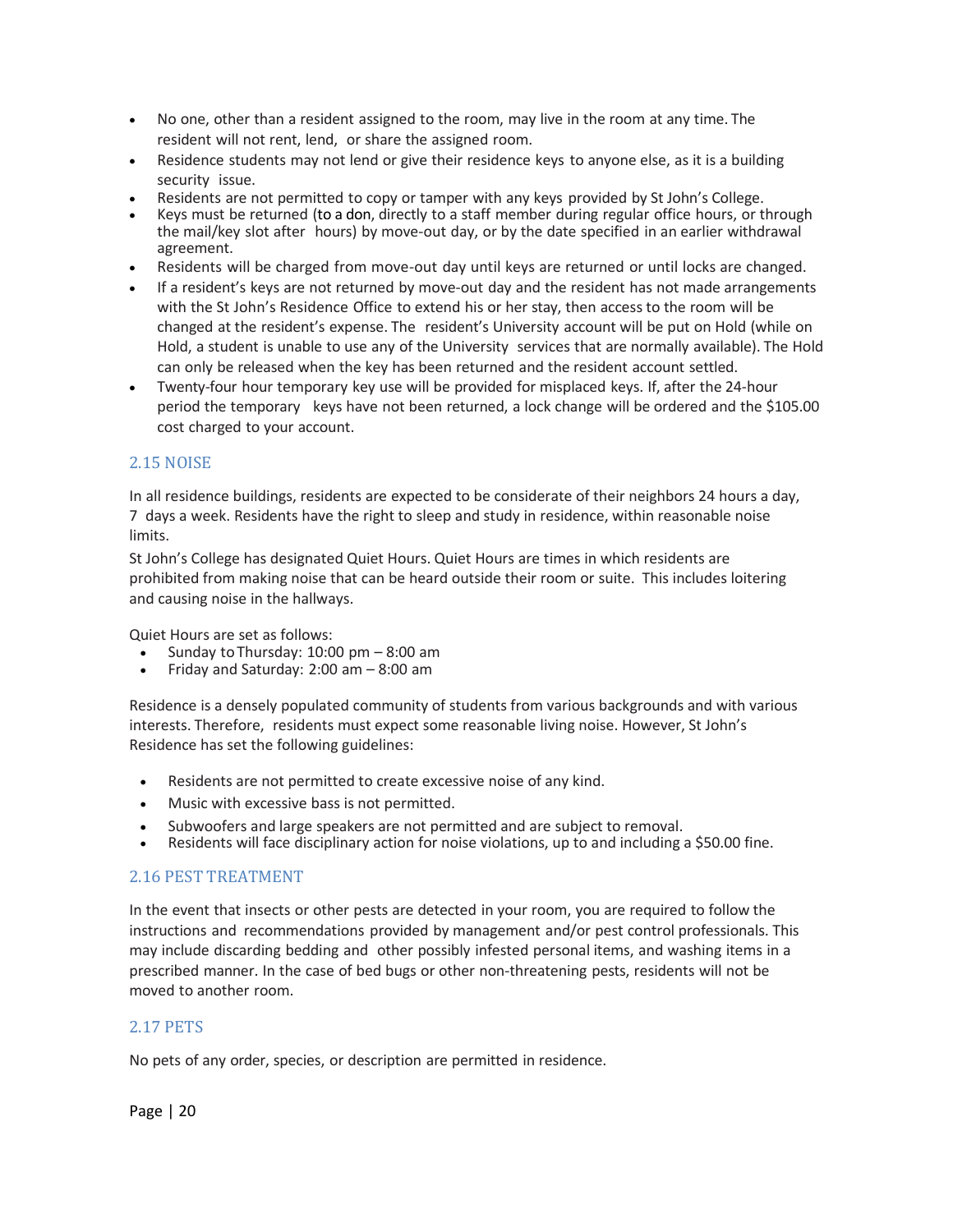#### <span id="page-21-0"></span>2.18 PORNOGRAPHY

Displaying or making available for viewing pornographic material or sexual activity in public areas including, but not limited to hallways, common rooms, lobbies, stairwells, bathrooms, exterior room doors, living rooms, kitchens, windows, or any interior area of a room that can be seen from an open door is prohibited (in accordance with the *Criminal Code of Canada*, Section 163), as is use of computers or network infrastructure to display or distribute such material. Refer also to the University's *Respectful Work and Learning Environment Policy.*

#### <span id="page-21-1"></span>2.19 PRANKS AND PRACTICAL JOKES

Any action that violates the Residence Community Standards, regardless of whether or not that action was intended as a prank, will be regarded as a violation and treated accordingly. Clean‐up of any mess created by pranks is the responsibility of the people involved. Any additional staff time required for this type of clean-up will be billed to the person(s) or floor responsible. Results depend on the situation.

#### <span id="page-21-2"></span>2.20 ROOM BOOKINGS

• Lounges/Common Rooms: Must be booked with the Dean of Residence. Bookings must be completed at least 24 hours before any gathering, party, or social event of 15 or more people.

#### <span id="page-21-3"></span>2.21 ROOM ENTRY

- Right to enter: St John's College reserves the right to enter a resident's room, whether or not the resident is present, in cases of emergency, safety, sanitation, noise, theft, suspicion of illegal substances and/or weapons, or by authorization of the Dean of Residence.
- Maintenance: In the case of a maintenance request where the resident has voluntarily given written or verbal consent for a specific purpose or occasion, there will not be a notice of entry. A written Request for Repairs Form will constitute consent. For general building maintenance and upgrades that require entry to multiple rooms, notice will be provided well in advance via e-mail with at least 48-hours' notice. Entry time shall be during regular office hours, or as specified by the notice.
- Room and Safety Inspection: St John's College may conduct room condition and safety inspections of residence rooms once each term with notice of inspection given seven (7) days prior via e-mail or in a letter placed under each resident's door. Refer to Section 1.16 -Room Condition and Safety Inspections.

#### <span id="page-21-4"></span>2.22 ROOM OCCUPANCY LIMIT

No more than 6 people are allowed in one residence room at a time. If more than 6 people are discovered in a room, every person in the room will face disciplinary action, up to and including a \$50.00 fine.

#### <span id="page-21-5"></span>2.23 SECURITY

Residents are responsible for taking reasonable precautions to ensure that their accommodation and the building are protected from a breach in security. This includes, but is not limited to, the resident locking their room door(s) and window(s), not forcing or propping building doors, not permitting unknown person(s) into the building, and immediately reporting strangers or security concerns.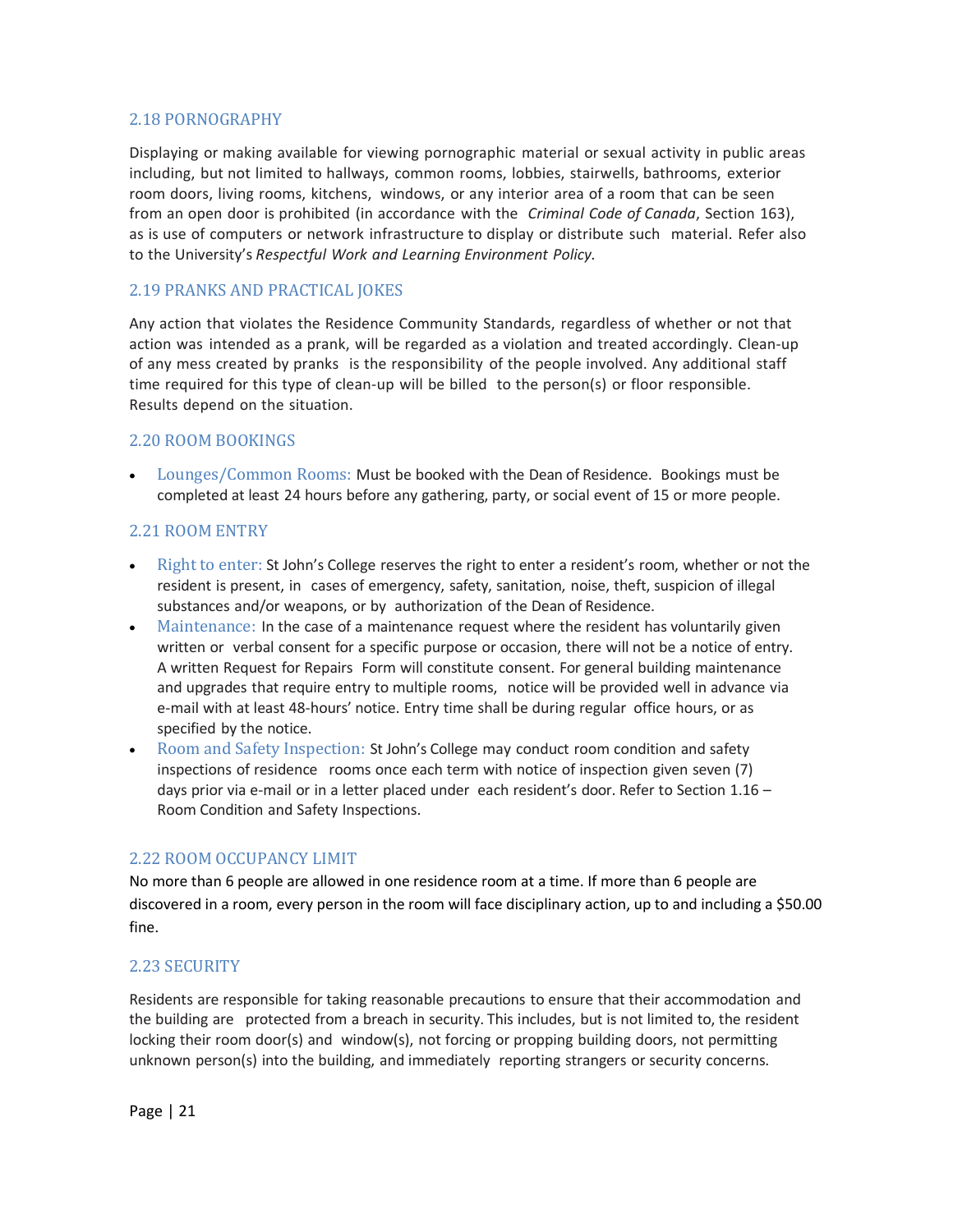#### <span id="page-22-0"></span>2.24 SPORTS

Sports or any horseplay in the hallways will not be tolerated. "Hoverboard" devices are not allowed in the residence building.

## <span id="page-22-1"></span>2.25 THREATS TO HEALTH, LIFE, PROPERTY, OR ST JOHN'S COLLEGE GENERAL WELFARE

Where St John's College believes that the continued presence of a resident constitutes a threat of danger to health, life, or property, and/or affects the College adversely, St John's College will take immediate disciplinary action. Under such circumstances, a student may be expelled from residence immediately (result depends on situation).

Examples of such behavior include:

- physical acts of violence, threats of violence, coercion, intimidation, or any other form of harassment;
- illegal sale, purchase, or use of drugs and/or alcohol;
- use or possession of explosives, firearms, or dangerous weapons;
- use or storage of flammable liquids or other dangerous substances;
- violation of Federal or Provincial law;
- damage, destruction, or theft of residents' and/or University property;
- tampering with or misusing fire equipment;
- setting fires;
- use or storage of combustion engines in the residence (including anything that has, as a component part, a combustion engine (e.g., a motorcycle).

#### <span id="page-22-2"></span>2.26 ST JOHN'S PROPERTY AND COMMON PROPERTY

Common residence property and/or St John's College property is intended for the benefit of the community. The removal of residence and/or College property to a student's room, or to any other location, will be considered an act of theft and treated accordingly. Permission for pass keying a room to retrieve this property can be given by the Dean of Residence without advance notice to the student(s).

#### <span id="page-22-3"></span>2.27 WEAPONS

Residents and their guests are not permitted, at any time, to bring or keep in their accommodation or the residence property, any of the following (each of which is described as a "weapon"):

- any real or replica projectile weapons, including, but not limited to, real or replica firearms, air guns, cross‐bows, archery equipment, sling shots, paint‐ball guns, and air guns, which includes BB guns;
- blades including bayonets, hunting or throwing knives, epees, and blades used in martial arts;
- any form of ammunition, including bullets;
- any other weapons, whether used for martial arts or other forms of combat training including current military or reserve service.

Wielding any object in a threatening or aggressive manner will result in immediate action, including the possibility of eviction. Residents may apply to have their materials stored on residence property, pending approval by the Dean of Residence.

#### <span id="page-22-4"></span>2.28 WINDOWS, ROOFS, etc.

Students are not permitted to engage in dangerous activities in residence or on residence grounds.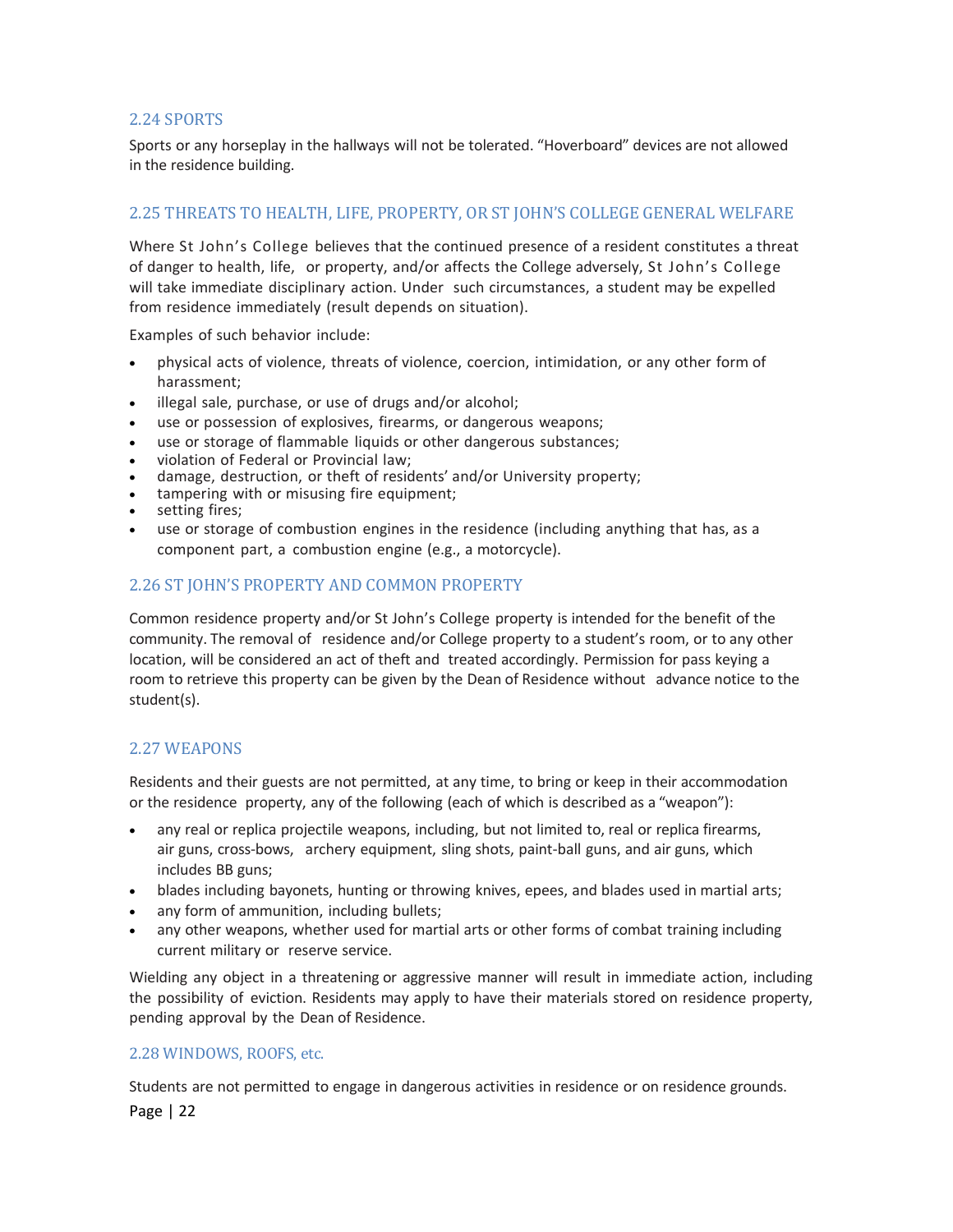Below is a representative, but not exhaustive, list of activities that are not permitted:

- throwing objects at or from the residence buildings;
- climbing through windows;
- climbing to, or being on, roofs or ledges;
- etc.

## <span id="page-23-0"></span>**SECTION 3:**

#### Enforcement and Discipline Process

The residence community is guided by the belief that student discipline should be developmental rather than punitive. Any sanction that is applied against an individual is applied for the purpose of changing behavior and protecting the interests of the community. At the same time, considerable care is taken to ensure that any resident who has been accused of an offence is treated in a fair and just manner. Accordingly, the disciplinary system is designed to be both flexible and accountable.

• Disciplinary actions are conducted in a manner consistent with the procedures set out in the Student Discipline Bylaw of St John's College and are subject to appeal. Appeals are conducted in the manner prescribed by the guidelines of the Student Discipline By‐law, copies of which are available on request.

When an alleged violation of Residence Community Standards is brought to the attention of the Dean of Residence, he or she is responsible for ensuring that an investigation is conducted.

- Matters of discipline are brought forward to the Dean of Residence, and/or the Warden of St John's College. The Dean of Residence and/or Warden of St John's College have the final say on all discipline. Residents do not have to be given a verbal warning for a fine to be in effect. Decisions will be based on a preponderance of evidence (i.e., the evidence shows it is more likely than not that the alleged violation occurred).
- Residence Dons and Council Members, being in leadership positions in the community, will be held to a higher standard and will therefore be levied with higher sanctions.

Infractions are dealt with through a variety of mechanisms depending on the severity of the incident. This document attempts to provide to the student an example of what the sanction might be for particular behaviors. This does not limit the possibility of other sanctions being imposed, should the situation warrant. All financial costs incurred, as a result of breaking a residence regulation, will be billed to the resident's account. All sanctions are considered to be in effect once the resident(s) has been notified verbally during their conduct meeting. Residents will receive a written letter confirming the sanction levied by St John's College.

The following sanctions can occur as a consequence of breaking Residence Community Standards (alone or in combination). This is not an exhaustive list:

- Verbal Warning
- Written Warning
- Fine (increments of minimum \$25.00 to a max of \$1,000.00)
- Collective Billing
- Damage Fine
- Loss of Guest Privileges
- Community Service and/or Seek Assessment from Other Units/Professionals
- Alcohol Probation
- Residence Probation
- Eviction from Residence
- Ban from all Residence Buildings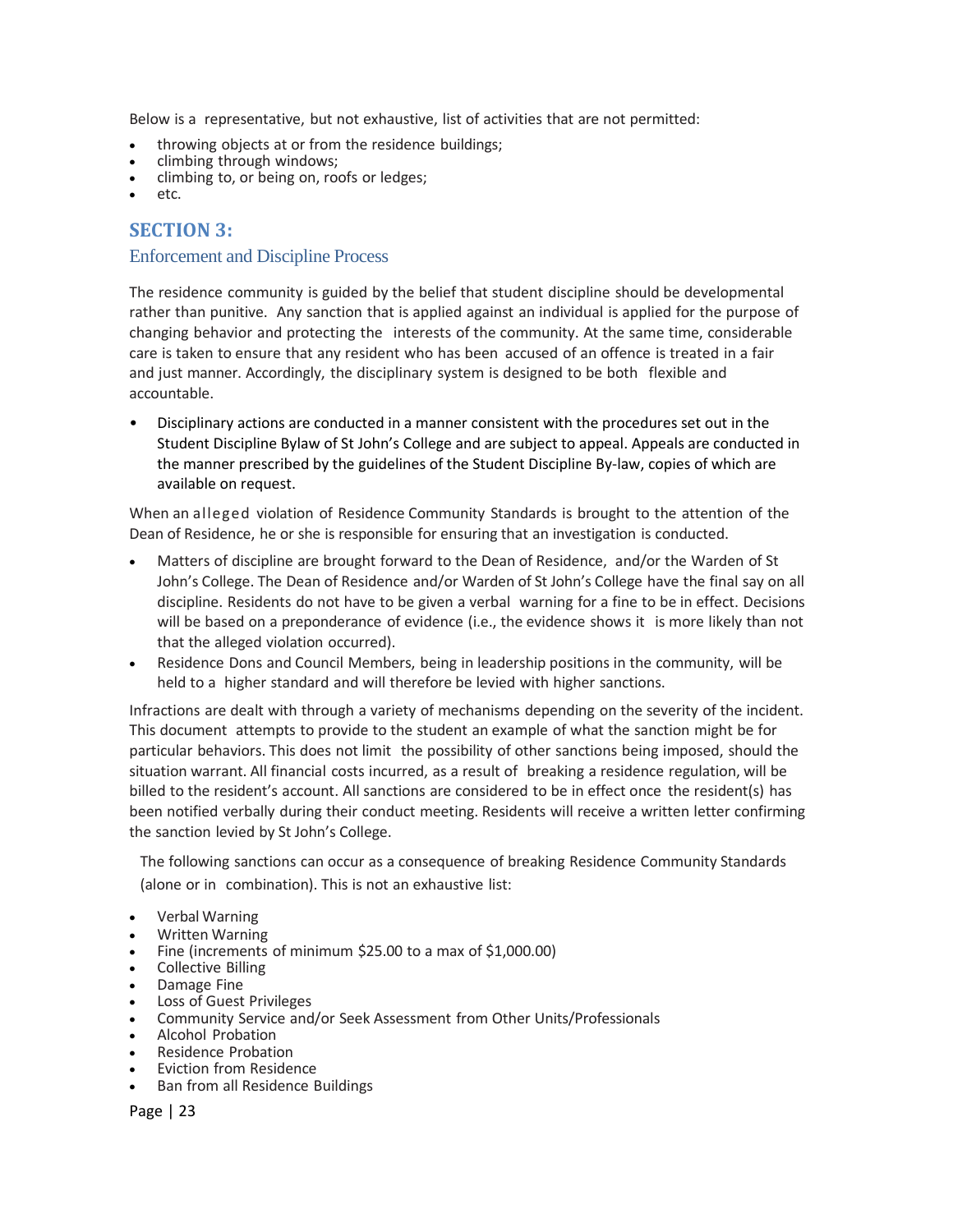• Alcohol-Related Sanctions (refer to Section 3.11 – Alcohol-Related Sanctions)

**NOTE:** Discipline procedures as they relate to students under the age of 18 can be found in Section 5 – Appendix 4: Minors in Residence).

#### <span id="page-24-0"></span>3.0 NOTICE TO MEET

Should St John's Residence need to meet with you, you may receive written notification under your door or an email. The purpose of this is to gather facts surrounding an alleged community standard violation that has been reported to the Dean of Residence. If you receive notification, it means that it has been reported that you were either involved in an incident or breach of the Residence Contract or b) we have reason to believe you may be able to assist in providing additional information regarding an incident we are currently investigating.

If you receive a notification for a meeting, you are required to book an appointment with the Dean of Residence within five business days of receiving the notice. Failure to respond to a notice within this period will result in a fine.

Failing to meet with the Dean of Residence as per the written notification waives your right to provide your version of the events and as a result, all decisions and sanctions in these cases will be determined solely on the original incident report.

#### <span id="page-24-1"></span>3.1 VERBAL WARNING

Verbal warnings are used by College Staff to indicate to students what policy has been violated and what the consequences are should the behavior be repeated. Verbal warnings are typically used for 1st time/minor violations. (e.g., first offence – noise violation)

#### <span id="page-24-2"></span>3.2 WRITTEN WARNING

A written warning comes in the form of a written letter ensuring students are aware of the Community Standard that has been violated. A written warning is recorded and tracked by St John's College and typically issued for a minor violation.

#### <span id="page-24-3"></span>3.3 FINE

Fines can be issued by the Dean of Residence, the Bursar, or the Warden of St John's College. Residents will be notified through a letter and will be expected to pay the issued fine within five (5) business/working days. (e.g., first offence – smoking in your room)

#### <span id="page-24-4"></span>3.4 COLLECTIVE BILLING AND DAMAGE FINE

Communities of students (e.g., a specific floor or wing) may be billed collectively for damages that occur to the common areas they occupy. This is only done after attempts have been made to find the individuals responsible for the damage. This includes: fire alarms, extra cleaning, broken fixtures, broken windows, and missing or damaged furniture. Residents responsible for damages will be charged the cost of replacement or repair. All fines will be placed on a resident's account and are expected to be paid within five (5) business/working days.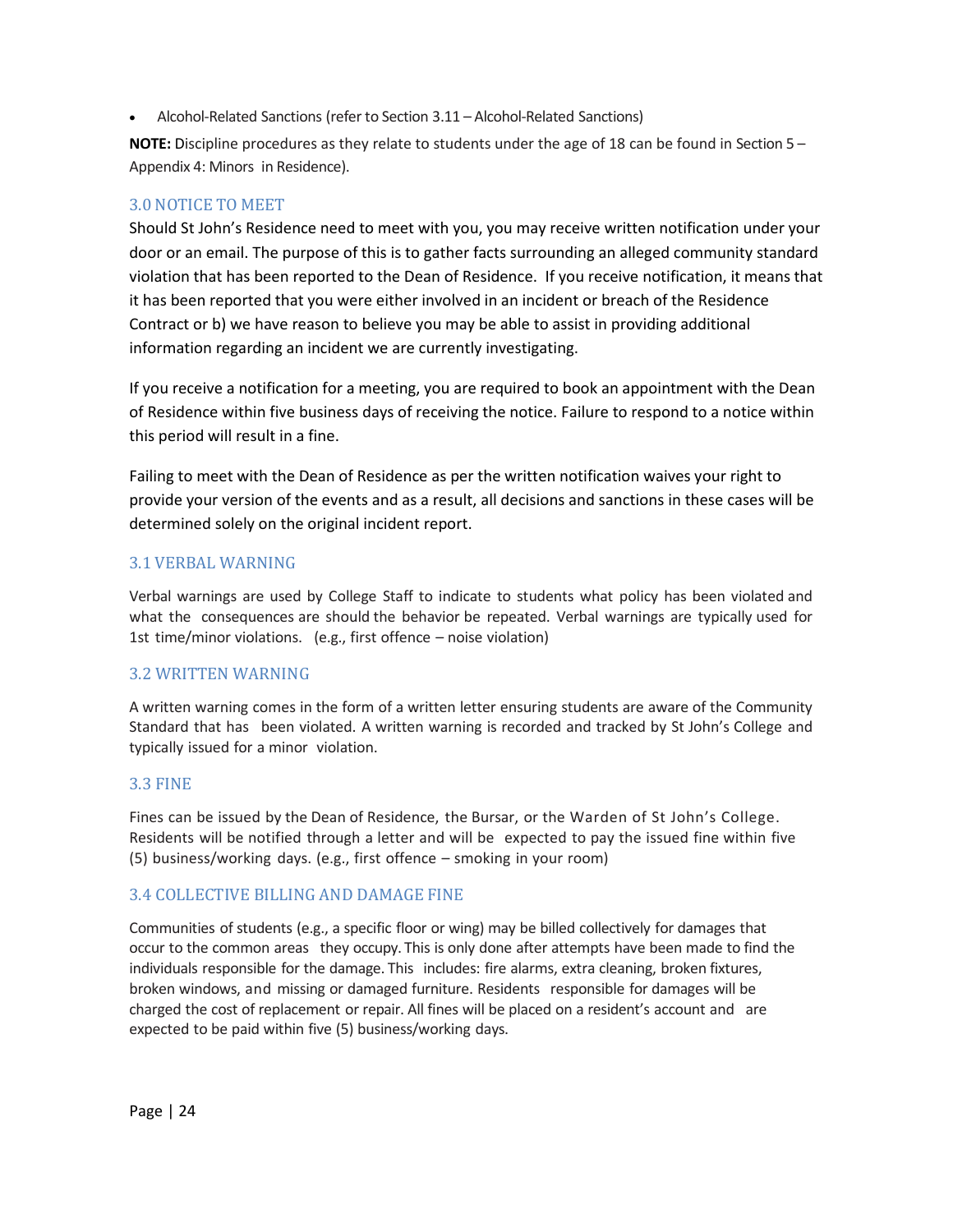#### <span id="page-25-0"></span>3.5 LOSS OF GUEST PRIVILEGES

Residents who have guests that violate Community Standards can be denied having guests in residence for as short as one (1) week to a maximum length of their stay in residence. A resident will be informed verbally and/or by written letter of this sanction issued by the Dean of Residence, the Bursar, or the Warden of St John's College.

#### <span id="page-25-1"></span>3.6 COMMUNITY SERVICE OR SEEKING ASSESSMENT FROM OTHER UNITS

Community and Educational Sanctions may be used individually or may accompany any number of other sanctions. In some cases, residents may be asked to see other units, professionals, or off-campus partners. Examples of these professionals include: Campus Security Services, Winnipeg Police Services, Equity Office, Health Services, or Counselling Services.

#### <span id="page-25-2"></span>3.7 ALCOHOL PROBATION

Residents placed on alcohol probation may not consume alcohol in any residence building, possess alcohol in their residence room, or return to residence intoxicated. Alcohol probation can be sanctioned for as short as one (1) week to a maximum length of a resident's stay in residence. Violating the Residence Alcohol Community Standards may result in a resident being placed on residence probation. (Refer to Section 3.11 – Alcohol‐Related Sanctions)

#### <span id="page-25-3"></span>3.8 RESIDENCE PROBATION

Residence probation is defined as a resident's last chance to remain in the community. Any subsequent violation that is serious enough to warrant a fine may result in immediate eviction from residence. Residence probation also means that a resident is ineligible to return to residence for as short as one (1) academic year (including summer term) to indefinitely. If a resident has continued to be incident free since their probationary status was levied, a request can be made to the Dean of Residence to review eligibility. Probationary status may be extended to the next academic year, if a resident is permitted to return to residence. Probation is typically sanctioned by the Dean of Residence, the Bursar, or the Warden of St John's Residence.

#### <span id="page-25-4"></span>3.9 EVICTION FROM RESIDENCE

A resident who has demonstrated a continued reluctance to comply with Residence Community Standards or is involved in a major incident may be expelled from residence. The resident will be required to vacate their residence room within five (5) business/working days or immediately if the resident is deemed a danger to the community. Eviction from residence is typically sanctioned by the Dean of Residence and/or the Warden of St John's College.

#### <span id="page-25-5"></span>3.10 BAN FROM RESIDENCE

A Residence ban can be issued on a student, guest, or previous resident who has violated Community Standards repeatedly or has been involved in a major incident. The individual will be prohibited from entering onto residence property. A residence ban can be sanctioned for as short as one (1) academic year (including summer term) to indefinitely. Individuals caught violating a residence ban can be charged under the *Petty Trespassing Act*.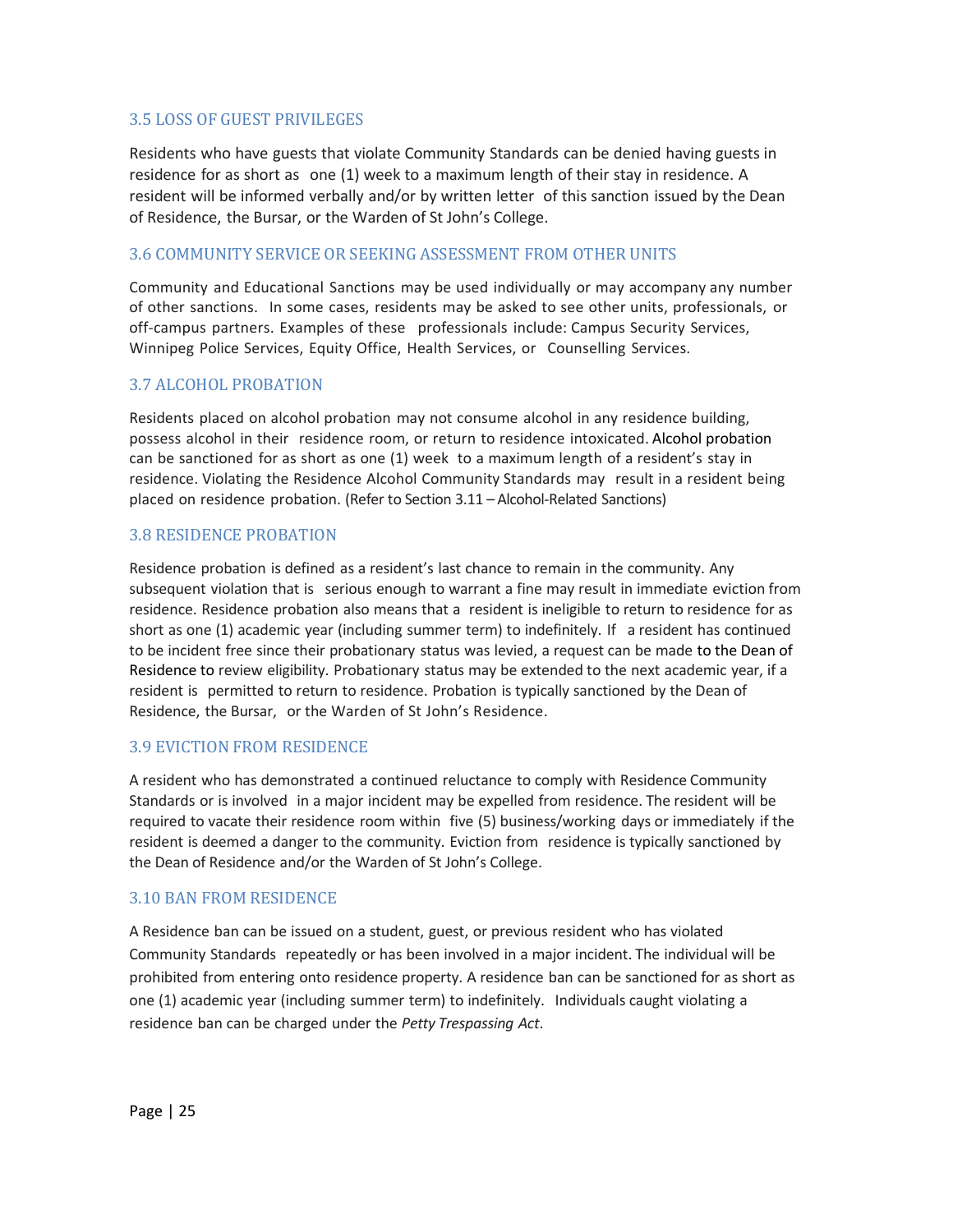## <span id="page-26-0"></span>3.11 ALCOHOL-RELATED SANCTIONS

#### Level One Violation:

- Alcohol may not be consumed in public spaces including, but not limited to, hallways/corridors, stairwells, lobbies, and/or laundry rooms.
- Any activity, which encourages excessive or dangerous consumption of alcohol, is prohibited, including drinking games or apparatus that promotes excessive drinking (kegs, Texas mickeys, bubbas, etc.).
- Noise violation that was the by-product of alcohol consumption.

Students with a LevelOne Violation will meet with the Dean of Residence to discusstheir behavior. Depending on the severity of the incident, residents could receive any of the sanctions outlined in Section 3.

#### LevelTwoViolation:

- Anyone who is a repeat offender of any Level One violations.
- Underage drinking and possession of alcohol.
- Intoxication and overconsumption resulting in any, but not limited to, the following: major disturbances, vandalism, violence, personal health and safety, public intoxication.
- Not complying with the instructions of Residence Life Staff, Residence Security, or Security Services.

Students with a Level Two Violation will meet with the Dean of Residence or the Bursar of St John's College and be fined a minimum of \$50.00.

#### LevelThreeViolation:

- Multiple Level One andTwo infractions will result in an automatic Level Three violation.
- Any repeat offence following a Level One or Two infraction (depending on severity).

Students with a Level Three Violation will require a meeting with the Dean of Residence as well as the Warden of St John's College. The violation will result in a minimum of a \$50.00 fine, in addition to being placed on \*Residence Probation.

#### \*Refer to section 3.8 RESIDENCE PROBATION

Any subsequent violations will result in an immediate meeting with the Dean of Residence and the Warden of St John's, in which an eviction may result.

Please note that the Dean of Residences may use their discretion to determine which level a particular violation/incident falls within.

#### <span id="page-26-1"></span>3.12 APPEAL PROCESS

Stage 1 Appeal: Residents may appeal sanctions given by the Dean of Residence. Informal written appeals may be submitted to the Dean of Residence within five (5) business/ working days after receiving a letter of sanction. Formal appeals must also be made in writing to the St John's General office five (5) business/working days after the sanction has been levied. During the appeal process, residents must comply with all aspects of an imposed sanction until such time as they are notified in writing of the outcome of their appeal. Residents can appeal a decision only once. All appeals can be submitted to the Peer Review Committee or the Warden of St John's College. If the appeal is for a major offence, the resident must enlist the assistance of their elected student council designate or the Student Advocacy Department (please refer to *Student Discipline Bylaw*).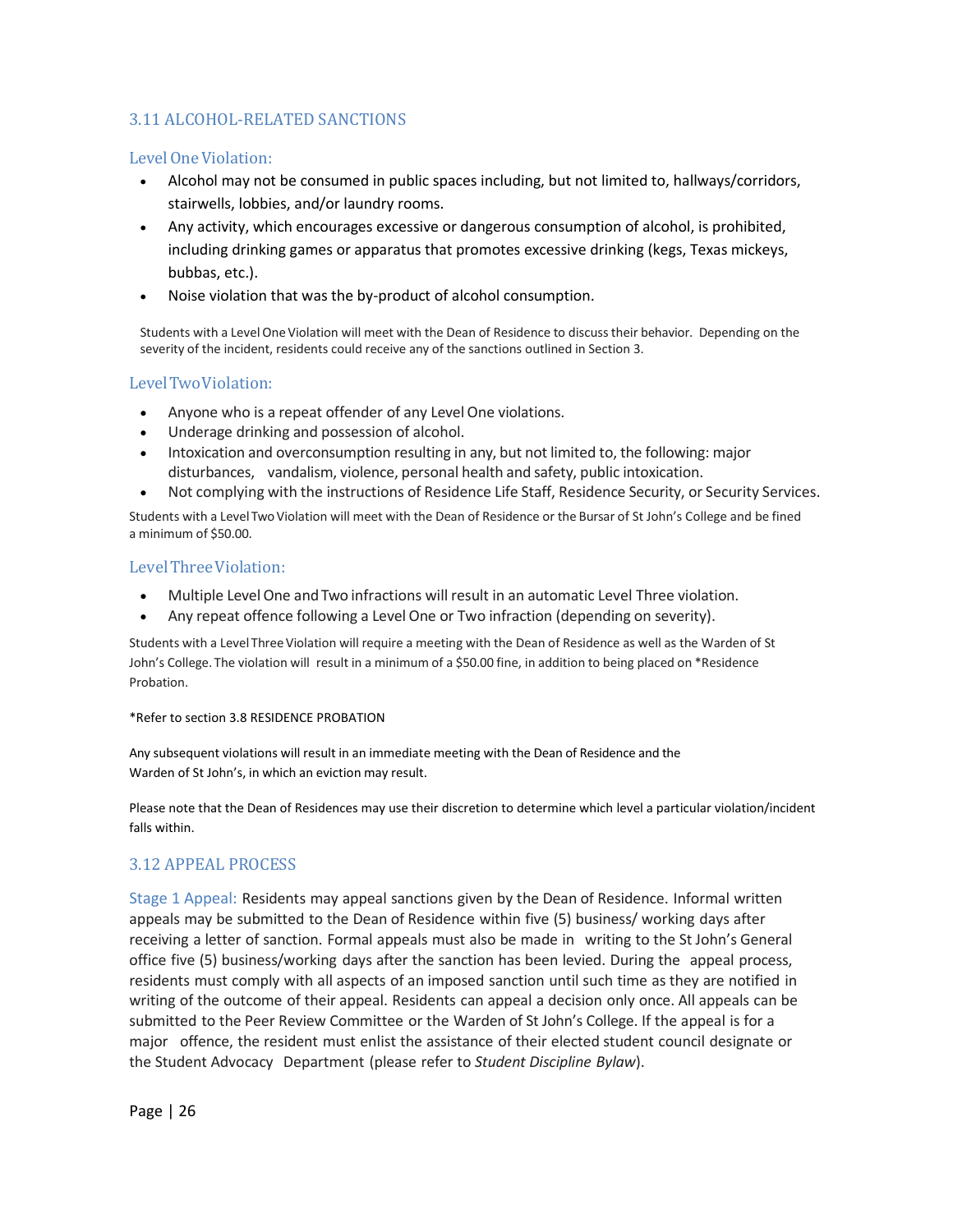Stage 2 Appeal: The Peer Review Committee. The Peer Review Committee has the responsibility of hearing appeals to Community Standard violation sanctions issued to its residents. This process can only be used after the student has exhausted the Stage 1 appeal process to the Dean of Residence and is still dissatisfied with the outcome. However, appeals to the Peer Review Committee will only be considered based on one or all of the following grounds:

- Bias or unfair treatment
- Any procedural error
- The sanction is not logical consequence of the infraction
- New information has been found

Appeals must be made in writing within five (5) business days from the meeting date appeal to the Dean of Residence. Appeals can be submitted to:

St John's College Office 214‐92 Dysart Road Winnipeg, MB R3T 2M5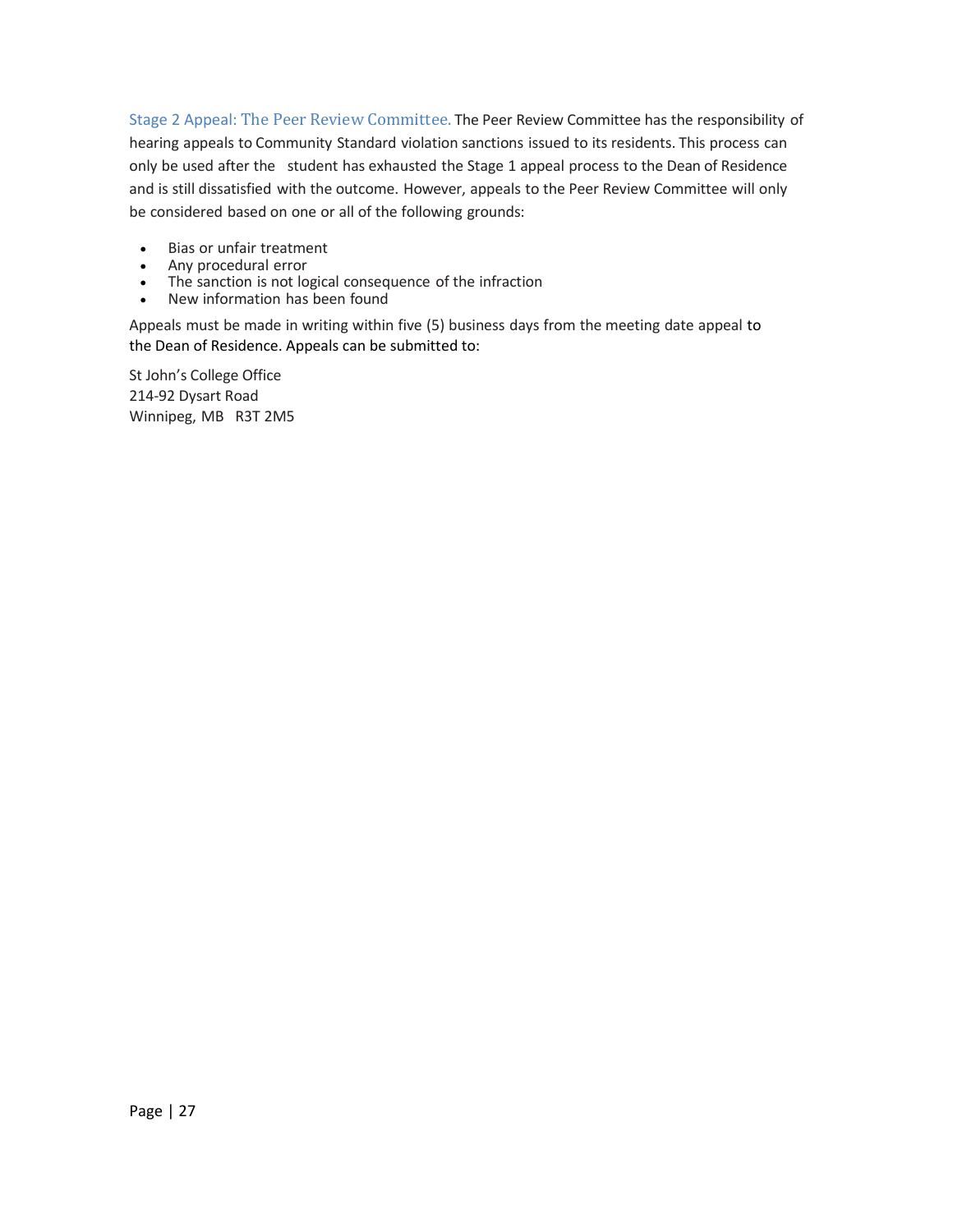## <span id="page-28-0"></span>**SECTION 4:**

## **Residence Internet Use Policy**

#### <span id="page-28-1"></span>4.0 WIRELESS

St John's Residence building contain pervasive IST provided Wi‐Fi.

Residents are NOT permitted to set up a device in their room that broadcasts a Wi‐Fi signal as it conflicts with IST Wi‐Fi and causes poor or no Wi‐Fi connections to other residents in that building.

Examples of devices that have the ability to broadcast a Wi‐Fi signal are: Wi‐Fi routers, wireless printers, mobile phone (when the hotspot feature is turned on), etc. You may need to install a router in your suite to use a device like an Xbox, but you must turn off the Wi‐Fi feature of your router. If you plug in a router improperly it can cause network issues that result in a loss of Internet access to others in the same building.

Please contact the Dean of Residence for assistance in setting up routers. Any resident found to have a device broadcasting a Wi‐Fi will be subject to the following disciplinary actions:

- 1st offense: Disciplinary write up attached to residence account.
- 2nd offence: \$50 fine, indefinite loss of residence Internet service\* and meeting with the Dean of Residence.

\* Otherwise to be reviewed by and subject to the discretion of both the Dean of Residence and IT Administrator. Please note that IST is a central IT department and is not a residence department.

All of IST's security, usage, and wireless policies can be found at: [http://umanitoba.ca/campus/housing/images/Internet\\_Policies\\_and\\_Information\\_Package\\_-](http://umanitoba.ca/campus/housing/images/Internet_Policies_and_Information_Package_-_March2018.pdf) [\\_March2018.pdf](http://umanitoba.ca/campus/housing/images/Internet_Policies_and_Information_Package_-_March2018.pdf)

The wired connection available in the room is provided by Shaw. For their usage policy please visit:

http://umanitoba.ca/colleges/st\_John's[/media/Shaw\\_Internet\\_Agreement.pdf](http://umanitoba.ca/colleges/st_johns/media/Shaw_Internet_Agreement.pdf)

#### <span id="page-28-2"></span>**SECTION 5:**

#### **Appendices**

#### <span id="page-28-3"></span>**APPENDIX 1: RESIDENCE RATE TABLE**

Residence rates for Fall 2021-Winter 2022 have been approved by St John's Assembly.

• [http://umanitoba.ca/colleges/st\\_John's/residence/Resident\\_Rates.html](http://umanitoba.ca/colleges/st_johns/residence/Resident_Rates.html)

#### <span id="page-28-4"></span>**APPENDIX 2: DATES AND DEADLINES**

Important deadlines can change from time to time, so please refer to the Student Handbook on the website.

• [http://umanitoba.ca/colleges/st\\_johns/residence/](http://umanitoba.ca/colleges/st_johns/residence/)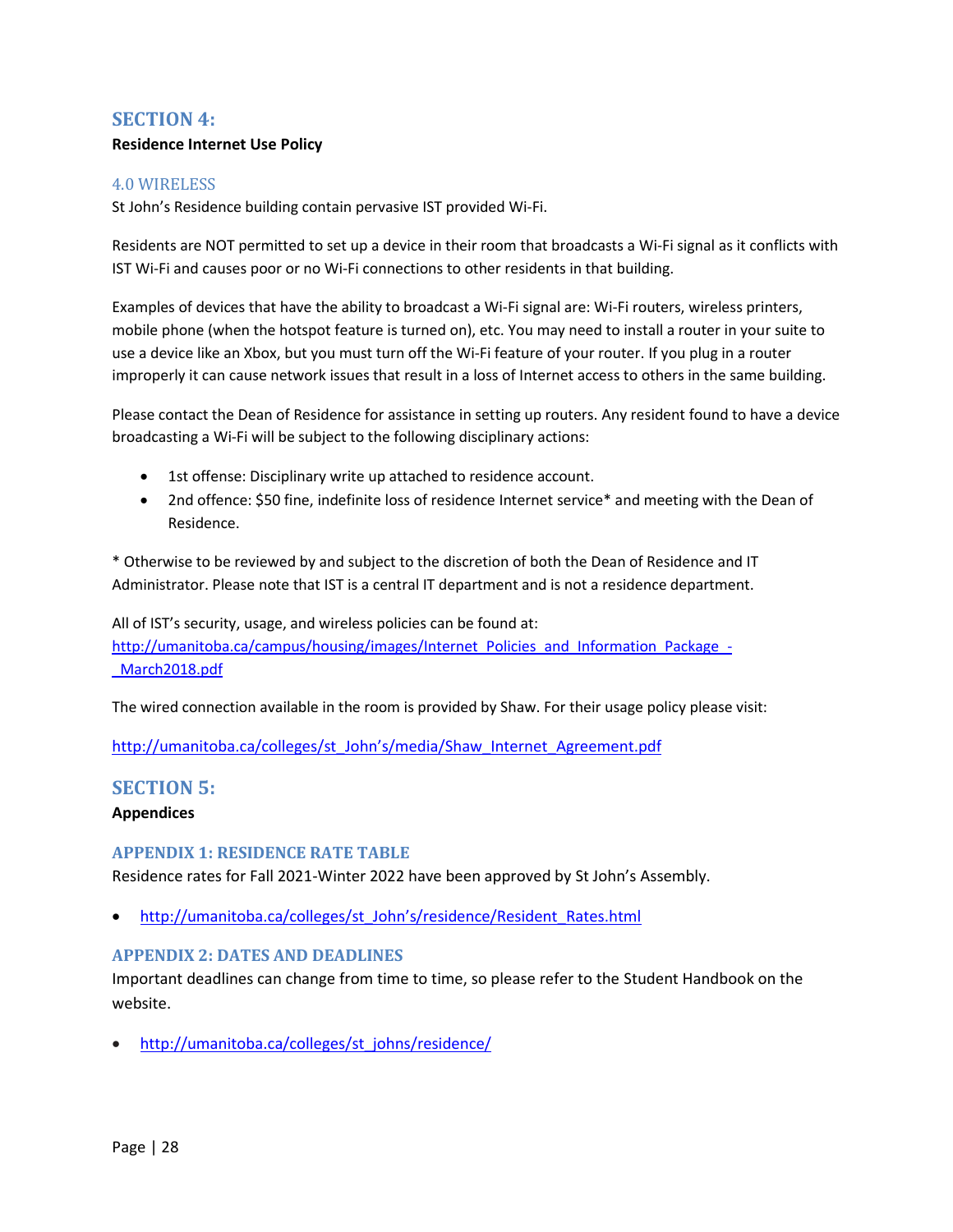#### <span id="page-29-0"></span>**APPENDIX 3: WITHDRAWAL INFORMATION**

The Residence Contract is for both first AND second term. Students who decide to cancel the agreement early will be financially responsible for a portion of their room and board as outlined in the contract. Any student wishing to withdraw early must fill out the Residence Withdrawal Form, collected from the Dean of Residence.

#### <span id="page-29-1"></span>**APPENDIX 4: MINORS IN RESIDENCE**

In Manitoba the age of majority is 18 years of age, therefore students planning to live in Residence at the University of Manitoba who are under the age of 18 require the signature of a parent or legal guardian on application and contractual documents.

Underage students and their parent/guardian are required to fill in a *Residence Authorization for Minors*  form prior to move in, which states that both the student and the parent/guardian are aware of, and understand, the residence policies outlined in the Residence Contract including the discipline procedures as they relate to underage students. This form becomes obsolete upon the student's 18th birthday.

#### RESIDENCE / ROOM REQUESTS FOR MINORS:

All students applying to residence are able to request which building and even which room they would like to live in; however, residents under the age of 18 (at the time of move-in) will most likely be assigned to a room and building that allows for appropriate residence life supervision.

#### INTERNATIONAL STUDENTS ‐ MINORS:

International students under the age of 18 are required to have a designated local guardian who lives in Winnipeg or the surrounding area and must be at least 25 years of age. This local guardian is the person who will be contacted in the event of an emergency or for disciplinary issues. The name, phone number and email address of this Local Guardian must be provided to the St John's College office prior to the student moving in.

#### DISCIPLINE PROCEDURES FOR MINORS:

Enforcement of Residence rules and sanctions for infractions are outlined in Section 3 of the Residences Contract, however when the incident involves a student under the age of 18, depending on the severity of the infraction, there may need to be some communication between St John's College and the parent/guardian.

The following process has been developed to ensure that all parties understand the process that will be undertaken should the need arise for disciplinary action.

- The Residence Community Standards and Guidelines are listed in Section 2 of the Residence Contract. Violations of these Standards, or actions that contribute to the violations of these Standards may result in disciplinary action.
- Infractions will result in a disciplinary meeting with the Dean of Residence. Depending on the severity of the infraction, some of the possible outcomes include; a verbal warning, written warning, fine, the student being put on Residence Probation, and eviction (for a list of potential discipline outcomes please see section 3 of the Residence Contract).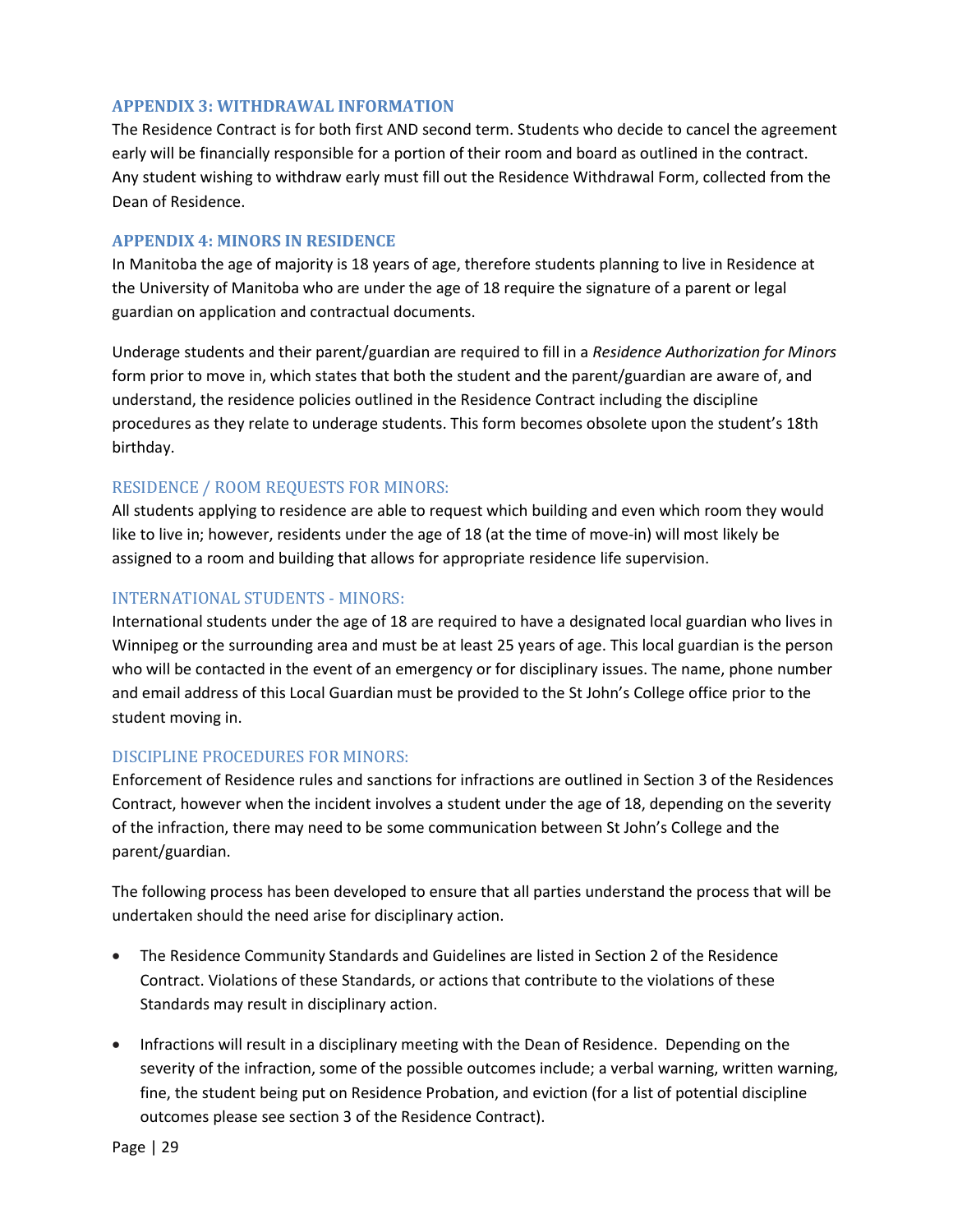- If the resident receives a verbal warning for a minor incident, confidentiality will remain intact between the student and St John's College, providing the student an opportunity to learn a life lesson and to correct his/her behavior.
- If the infraction is more severe, there are repeated infractions or the behavior poses a health or safety risk to him/herself or their community, the incident(s) may be communicated with the parent/guardian. This communication may include, a phone call, email and or a copy of the Discipline Letter. If the communication is taking place because of multiple incidents – all incidents up to date may be shared with the parent/guardian at the discretion of the Dean of Residence.
- If the offence leads to "Residence Probation", a copy of the notification letter will be shared with the parent/guardian. The Student will be given the opportunity to make a phone call from the St John's General office with the Dean of Residence present, to inform the parent/guardian of the incident and the forthcoming letter.
- Should the infraction(s) lead to an eviction and termination of the Residence Contract, the parent/guardian will be notified as soon as possible after investigation and discussion of eviction with the student has taken place. The student will be given the opportunity to contact his/her parent/guardian immediately following the discussion. This phone call will take place from the St John's College office with the Dean of Residence present. If the student does not wish to contact their parent/guardian, the Dean of Residence will make the phone call.

## <span id="page-30-0"></span>**APPENDIX 5: ALCOHOL AWARENESS AND POLICIES**

#### **ALCOHOL AWARENESS**

Residents who choose to consume alcohol are expected to do so in a safe and responsible manner.

#### UNIVERSITY OF MANITOBA ALCOHOL POLICY STATEMENT

Alcohol abuse is a serious health problem and can lead to conduct that may endanger the safety of individuals and result in damage to property, both on and off campus. This, in turn, may result in legal claims involving the University and others.

The purpose of this policy is to explicitly establish the general means by which alcohol abuse on the University of Manitoba campuses can be reduced or perhaps eliminated.

The University shall meet the policy's objective by:

- Offering an alcohol education and awareness program within the scope of programs offered by or through Student Affairs;
- Maintaining University guidelines with respect to the serving and consumption of alcohol on the Campuses; and
- Requiring that events and facilities at which alcohol is served on the Campuses (the "events and facilities") be managed effectively, and in accordance with the University's policy and procedures and MLCC rules and regulations; and this policy applies broadly, and covers all events and facilities on the Campuses.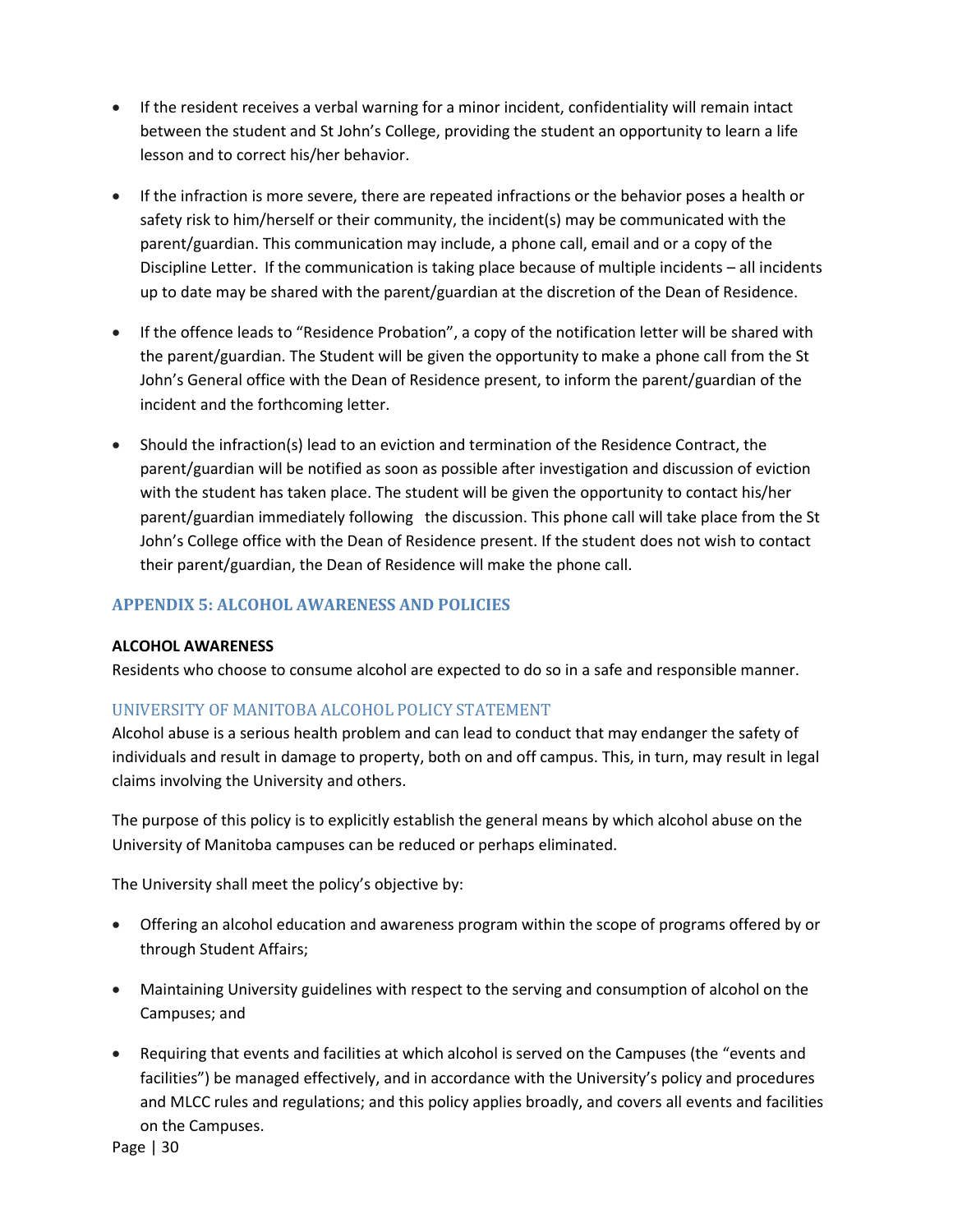For the entire *Campus Alcohol Policy and Procedure*, please refer to:

Policy:

• [http://umanitoba.ca/admin/governance/governing\\_documents/community/253.htm](http://umanitoba.ca/admin/governance/governing_documents/community/253.htm)

#### Procedure:

• [http://umanitoba.ca/admin/governance/governing\\_documents/community/1051.html](http://umanitoba.ca/admin/governance/governing_documents/community/1051.html)

The Manitoba Liquor Control Act:

• <http://web2.gov.mb.ca/laws/statutes/ccsm/l153e.php>

#### <span id="page-31-0"></span>**ADDENDUM: COVID-19 POLICIES AND PROCEDURES**

Since the closure of the Fort Garry Campus due to COVID-19, St John's College has maintained its residence operations and continued to provide housing and food to students who were unable to return home or had nowhere else to live. St John's College highly recommends all its students and staff members to take advantage of the highly effective vaccines that are available. Due to the evolving nature of policies and guidelines concerning Covid-19, St John's College reserves the right to adapt its procedures to comply with health and safety guidelines as directed by the government and the university.

St John's College will –

- monitor and adapt to federal and provincial government policies and university guidelines concerning Covid-19
- continue to practice increased cleaning and sanitizing of the residence building, with major focus on common areas and washrooms
- not enter individual dorm rooms for cleaning, in order to limit personal contact with students
- provide notices to residents regarding residence protocol updates, when deemed necessary
- encourage and enforce social distancing, hygiene and responsible behavior

The residents will –

- wear face masks at all communal areas outside their dorm room. This includes hallways, washrooms, common rooms etc.
- practice social distancing at all times
- practice safety measures as directed by the residence administration
- inform the administration if they may have been in close contact or exposed to the virus

These guidelines are not all encompassing; further safety measures may be imposed to protect the health and safety of St John's Residence students and staff members. Failure to follow residence safety guidelines will result in a minimum fine of \$50.00, to a maximum penalty of eviction (depending on the severity of the violation).